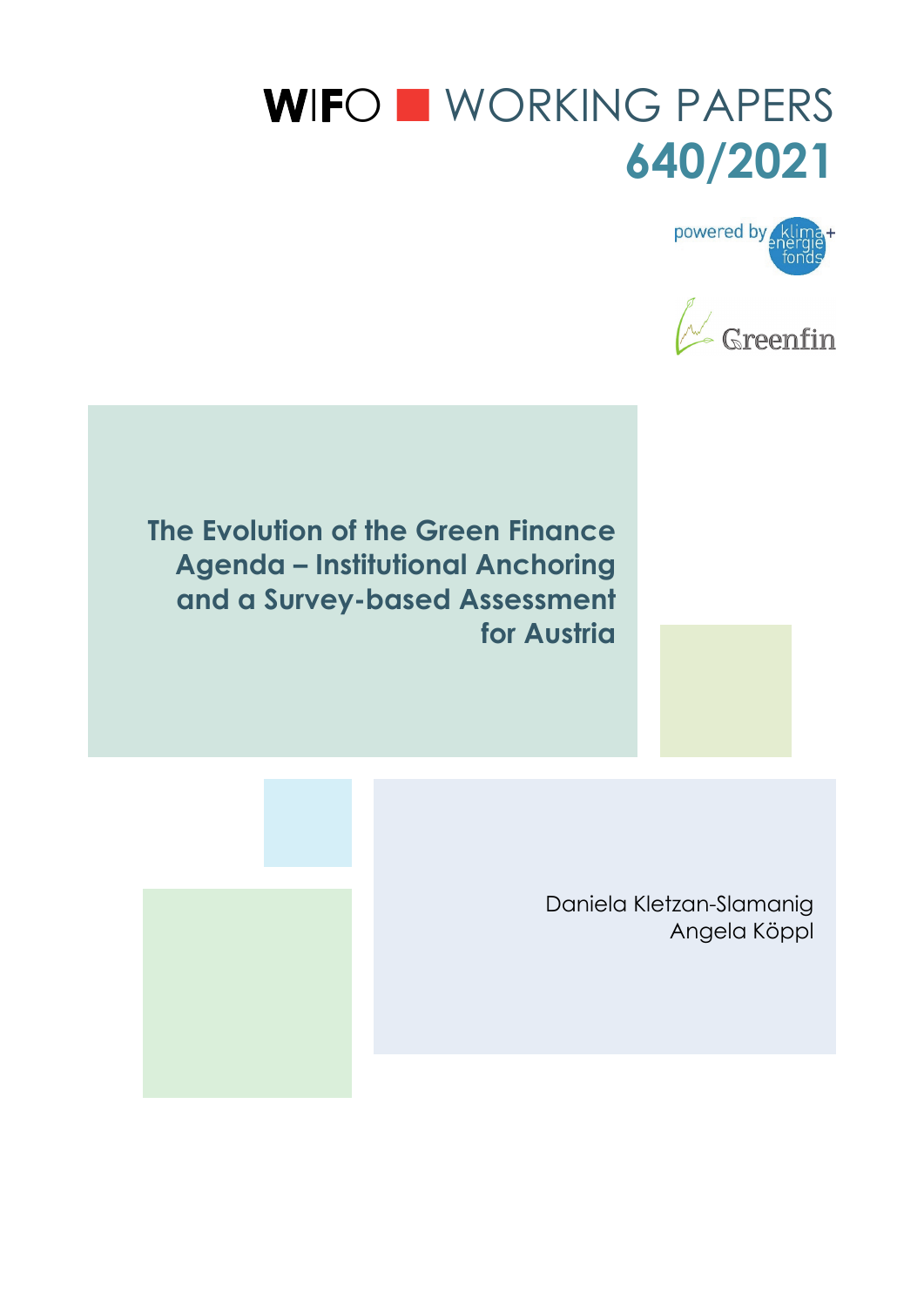# **The Evolution of the Green Finance Agenda – Institutional Anchoring and a Survey-based Assessment for Austria**

Daniela Kletzan-Slamanig, Angela Köppl

Wissenschaftliche Assistenz: Katharina Köberl-Schmid, Eva Wretschitsch

WIFO Working Papers 640/2021 December 2021

#### Abstract

A comprehensive restructuring of economies and a massive increase of investments in climate-friendly technologies, infrastructures, and R&D is needed for reaching the Paris targets. The EU has launched a process for greening the financial sector emphasising the need for new instruments and financial market regulation for aligning investments to sustainability. This chapter summarises research on two topics: firstly, what are the main political strategies, especially at EU level, to support green finance, and secondly, which are the key supporting factors, barriers and actors for an upscaling of green investments? To assess the relevance of green finance in the financial market and climate policy (with focus on Austria) an expert survey was conducted. It delivers insights on promising policies and strategies for fostering the growth of green finance. Conclusions can be drawn on instruments (like carbon pricing) that should be integrated in post-COVID-19 stimulus packages to ensure a Paris-aligned recovery.

E-mail: daniela.kletzan-slamanig@wifo.ac.at, angela.koeppl@wifo.ac.at

2021/1/W/2619

© 2021 Österreichisches Institut für Wirtschaftsforschung

Medieninhaber (Verleger), Hersteller: Österreichisches Institut für Wirtschaftsforschung 1030 Wien, Arsenal, Objekt 20 | Tel. (43 1) 798 26 01-0 | https://www.wifo.ac.at Verlags- und Herstellungsort: Wien

WIFO Working Papers are not peer reviewed and are not necessarily based on a coordinated position of WIFO. The authors were informed about the Guidelines for Good Scientific Practice of the Austrian Agency for Research Integrity (ÖAWI), in particular with regard to the documentation of all elements necessary for the replicability of the results.

Kostenloser Download: https://www.wifo.ac.at/wwa/pubid/69235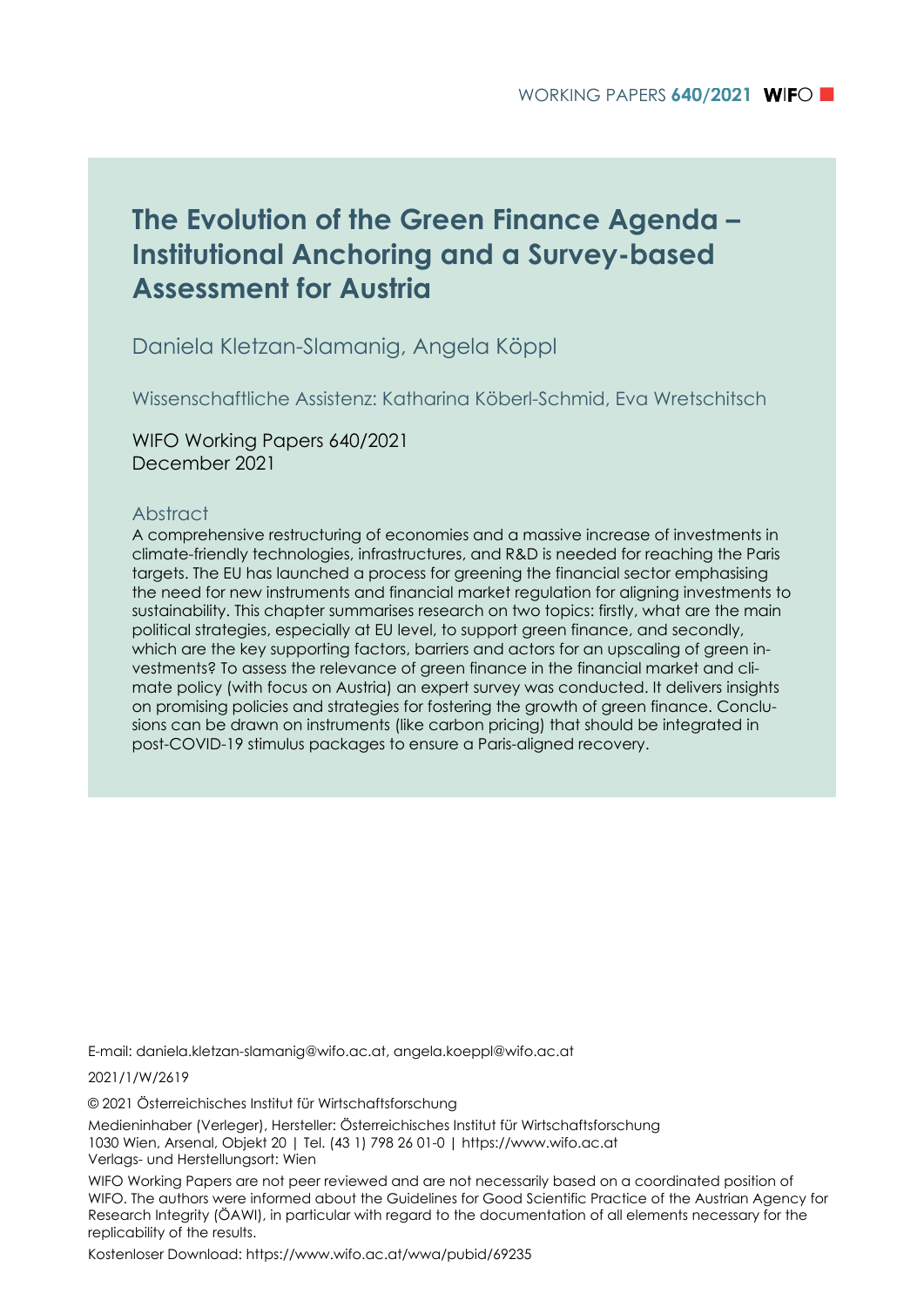# Inhaltsverzeichnis

| $\mathbf{1}$ . | <b>Introduction</b>                                                        | $\mathbf{2}$ |  |  |  |  |
|----------------|----------------------------------------------------------------------------|--------------|--|--|--|--|
| 2.             | <b>The Green Finance Agenda</b>                                            | 3            |  |  |  |  |
| 2.1            | Scope and development of green finance                                     | 5            |  |  |  |  |
| 2.2            | Institutional anchoring                                                    | 8            |  |  |  |  |
| 2.3            | Risks and challenges                                                       | 12           |  |  |  |  |
| 3 <sub>1</sub> | Results from the survey on green finance's contribution to climate policy, |              |  |  |  |  |
|                | supporting factors and barriers                                            | 15           |  |  |  |  |
| 4.             | <b>Summary and conclusions</b>                                             | 23           |  |  |  |  |
|                | Acknowledgements                                                           | 24           |  |  |  |  |
|                | References                                                                 | 25           |  |  |  |  |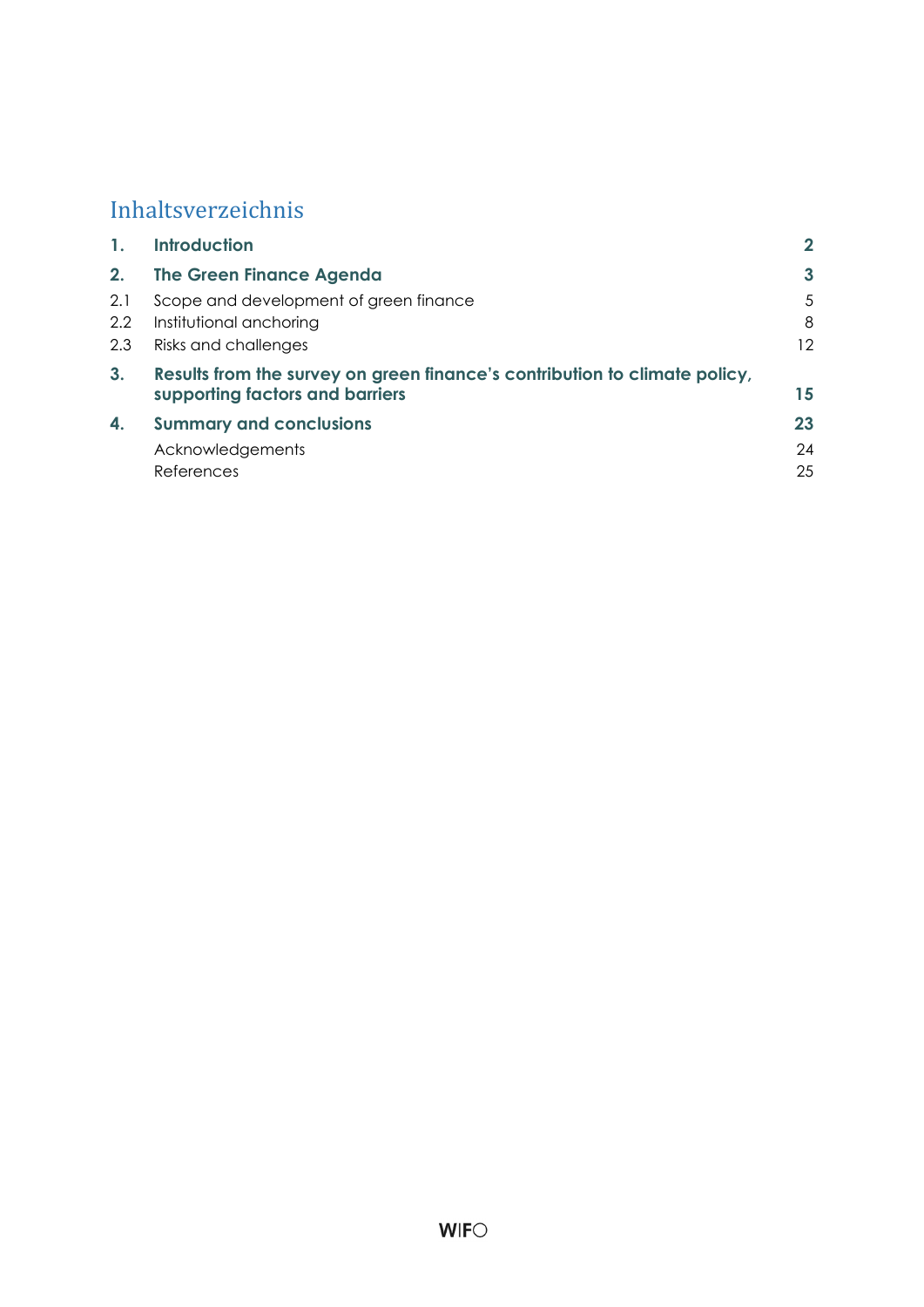# The Evolution of the Green Finance Agenda – institutional anchoring and a survey-based assessment for Austria

Daniela Kletzan-Slamanig, Angela Köppl

# 1. Introduction

The implementation of economic structures within ecological limits is the great challenge of the coming decades. This means that the existing fossil infrastructures must be replaced by more resource-efficient, carbon-free substitutes involving massive investments in technologies, infrastructures and R&D, and a correspondingly large financing requirement. Public budgets alone cannot meet the resulting needs for funding, so in recent years the political discussion as well as research have focused increasingly on what framework conditions would be necessary for a re-orientation of private capital flows towards sustainable development. The policy interest is illustrated by various initiatives that have been started on different levels to facilitate the mobilisation of private finance towards sustainability and environmental/climate investments (Migliorelli, 2021, Quatrini, 2021). These initiatives include, for instance, the Task Force on Climate-related Financial Disclosures (TFCD, established 2015) or the Network for Greening the Financial System (Network for Greening the Financial System, 2018), a coalition of central banks and supervisors that was established 2017. An active role is also played by the European Commission starting with the establishment of the High-Level Expert Group on Sustainable Finance (High-Level Expert Group on Sustainable Finance (HLEG), 2018).

The growing importance of green finance is also reflected in the academic literature, which addresses, among other things, the various institutional initiatives, a definition and standards of green finance or frameworks that support the green market development (Spencer et al., 2015; Clark et al., 2018; Cardona & Berenguer, 2020; Brühl, 2021; Marini, 2019). Topics such as the impact of climate risks on the financial market and barriers and enabling conditions for the development of green finance are also examined and a focus is given to the role of financial regulators and central banks (Volz, 2017; Dikau & Volz, 2021; Campiglio et al., 2018; Skovgaard, 2017; Halonen & Sjöblom, 2018; Evain & Cardona, 2021). For a more detailed discussion of the development of the green finance agenda, see chapter 2 below.

With the development of green finance, the need for empirical evidence on the importance of green finance in climate policy is increasing. Our research complements the extant literature as it adds empirical evidence on how stakeholders and experts active in the field perceive the development of green finance and how they rate the relevance of certain framework conditions, instruments and approaches for fostering its further growth. Our research was part of the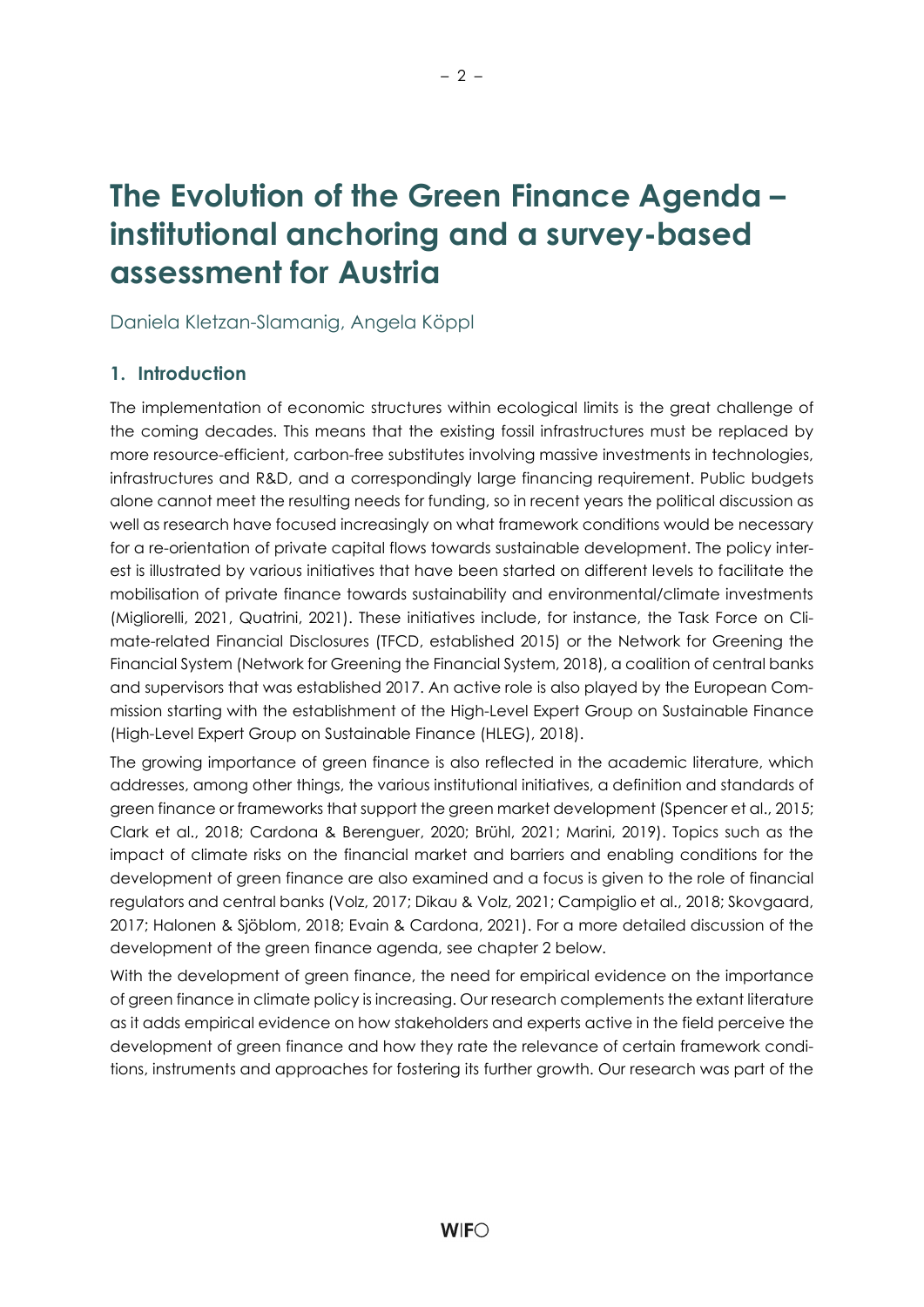project "Scaling-up green finance to achieve the climate and energy targets: an assessment of macro-financial opportunities and challenges for Austria"<sup>1</sup>

The paper is focused on two research questions:

(I) Which institutional settings were developed in recent years to support the upscaling of green finance?

(II) How relevant is green finance in the financial market and as an element of climate policy in Austria?

The GreenFin project investigates supporting and inhibiting factors for a broader implementation of green finance mechanisms as well as appropriate framework conditions for greening the finance sector in Austria. Therefore, an online survey was carried out among national and international experts and stakeholders for identifying the main drivers and barriers for successful implementation. The results from this survey are described in detail below.

The working paper is structured as follows: Section 2 presents the development of the green finance agenda. Section 3 presents the survey results on the current relevance of green finance in the financial market and climate policy in Austria. Section 4 summarizes the findings from the previous chapters and offers conclusions.

# 2. The Green Finance Agenda

The urgency to act against increasing temperatures and to fight anthropogenic climate change is growing and unmistakable. This is impressively confirmed by the publication of the IPCC Special Report (IPCC, 2018) which states that the impacts on economies and societies differ drastically between a temperature increase of 1.5°C and 2°C.

The Paris Agreement on Climate Change gives important guidance for the transformation to sustainable development. The important role of finance for overcoming the inertia inherent in the economic and technological structures is also acknowledged in the Paris Agreement. On the need for redirecting finance flows the Paris Agreement states explicitly in Art. 2.1c: "Making finance flows consistent with a pathway towards low greenhouse gas emissions and climate resilient development" (United Nations (UN), 2015). This on the one hand signals to investors that the Paris Agreement will have a substantial impact on the finance sector and on the other hand underlines the role of private capital to close the decarbonisation investment gap.

Climate change and the already noticeable impacts and risks associated with it represent a substantial argument for profound changes in prevailing economic and social structures (see Friesenbichler et al., 2021; Köppl & Schleicher, 2018). The literature also speaks of a dual challenge, as on the one hand it is a matter of driving structural change in a direction that is consistent with a drastic reduction in greenhouse gas (GHG) emissions, but on the other hand does

<sup>1</sup> For further details on the project see https://greenfin.at/.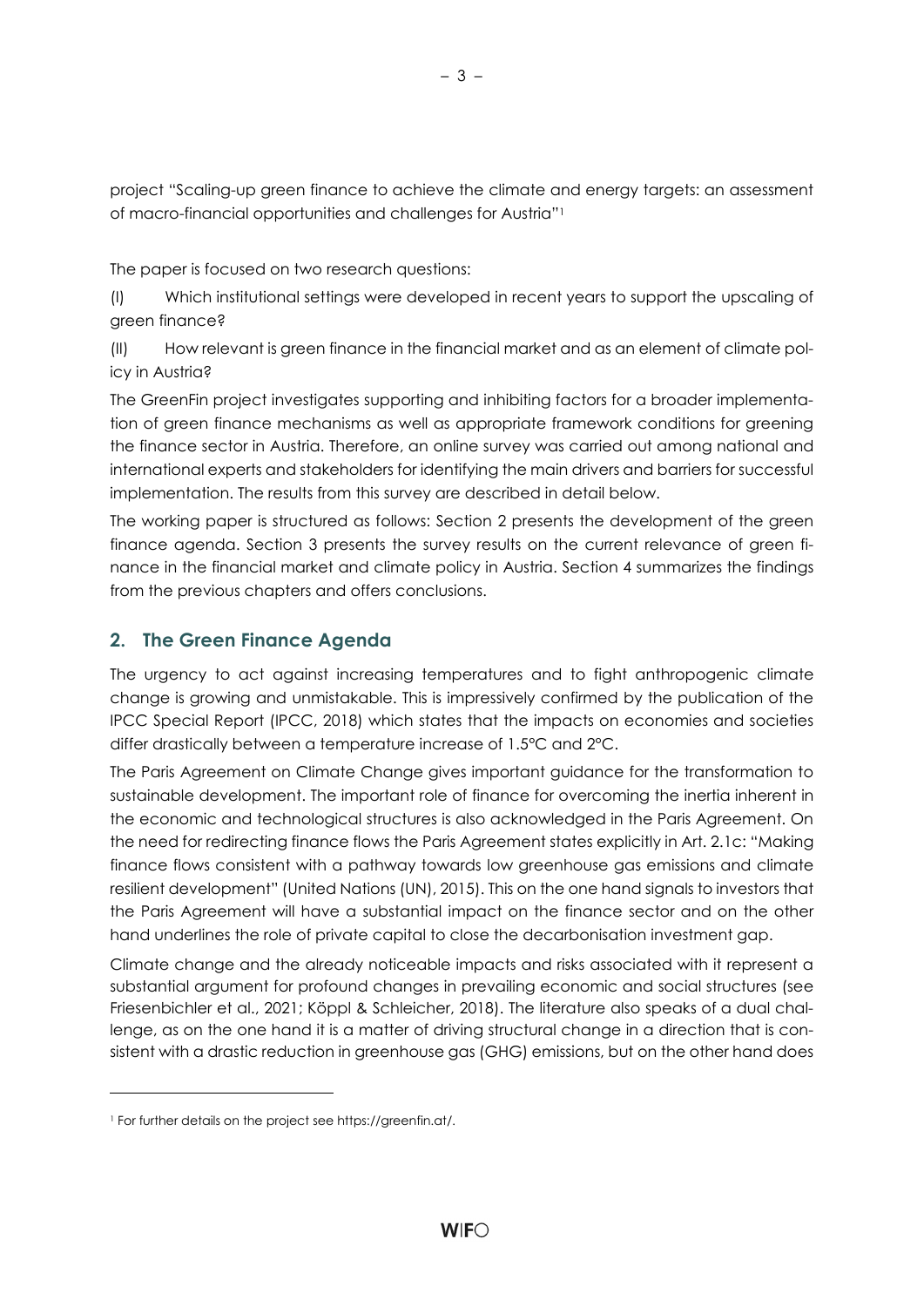not jeopardise prosperity (Altenburg & Rodrik, 2017). In this setting, it is not only climate policy that is called for, but rather climate mainstreaming in all policy areas, as the goal of a decarbonised economy is a cross-cutting issue.

Green Finance as enabling factor for achieving deep structural change and climate goals increasingly receives attention. An important departure in the debate on the role of the financial sector in times of climate change can be seen in the speech by Mark Carney (2015) emphasising that "Climate Change is the Tragedy of the Horizon". With this statement he expresses the gap between the time horizons usually considered in current decision-making and those for which the effects of climate change are forecasted, which to a large extent only affect future generations. Put differently, risks for financial stability from climate change will materialize when it is already too late to take counteracting measures.

Köppl and Stagl (2018) state that business practices that focus on the short and the very shortterm lead to economic decisions that ignore relevant scientific insight. The uncertainty concerning technological development in an era of disruptive change acts as an inhibiting factor for capital flows in low-carbon technologies and poses a risk for technological lock-in effects. Given the technological uncertainty as well as the limited disclosure of companies on their climate risks it is a challenge for investors to consider climate change in the context of an investment.

The development of the sustainable and green finance agenda is closely linked to the investment gap that prevails with respect to the transformation requirements in the context of the climate challenge (Cardona & Berenguer, 2020). Thus, the regulatory framework for the finance sector plays a crucial role in mobilising and redirecting private capital flows towards sustainable investment and climate finance. This also requires that financial institutions integrate climate-risk assessment into their business operations as currently the finance sector is not yet aligned with the Paris agreement. Cochran and Pauthier (2019) propose a framework for financial institutions that strives for Paris alignment. They recommend, among other aspects, that a Paris alignment strategy should be reflected in all strategic plans, as well as the implementation of methods that are applied in the assessment of the respective decisions in the decision-making process. A mix of pull factors (like climate policy regulation) and push factors (e.g. green bonds, disclosure rules) is proposed by Cochran and Pauthier (2019) as options to stimulate changes in the finance sector and contribute to increase the still small proportion of green finance in overall financial flows.

In recent years various policy initiatives have been started on different levels to facilitate the redirection of capital flows towards investments supporting sustainability or environmental/climate policy objectives (Migliorelli, 2021). The evolvement of the issue can be seen in several initiatives and documents over time as illustrated in Figure 1.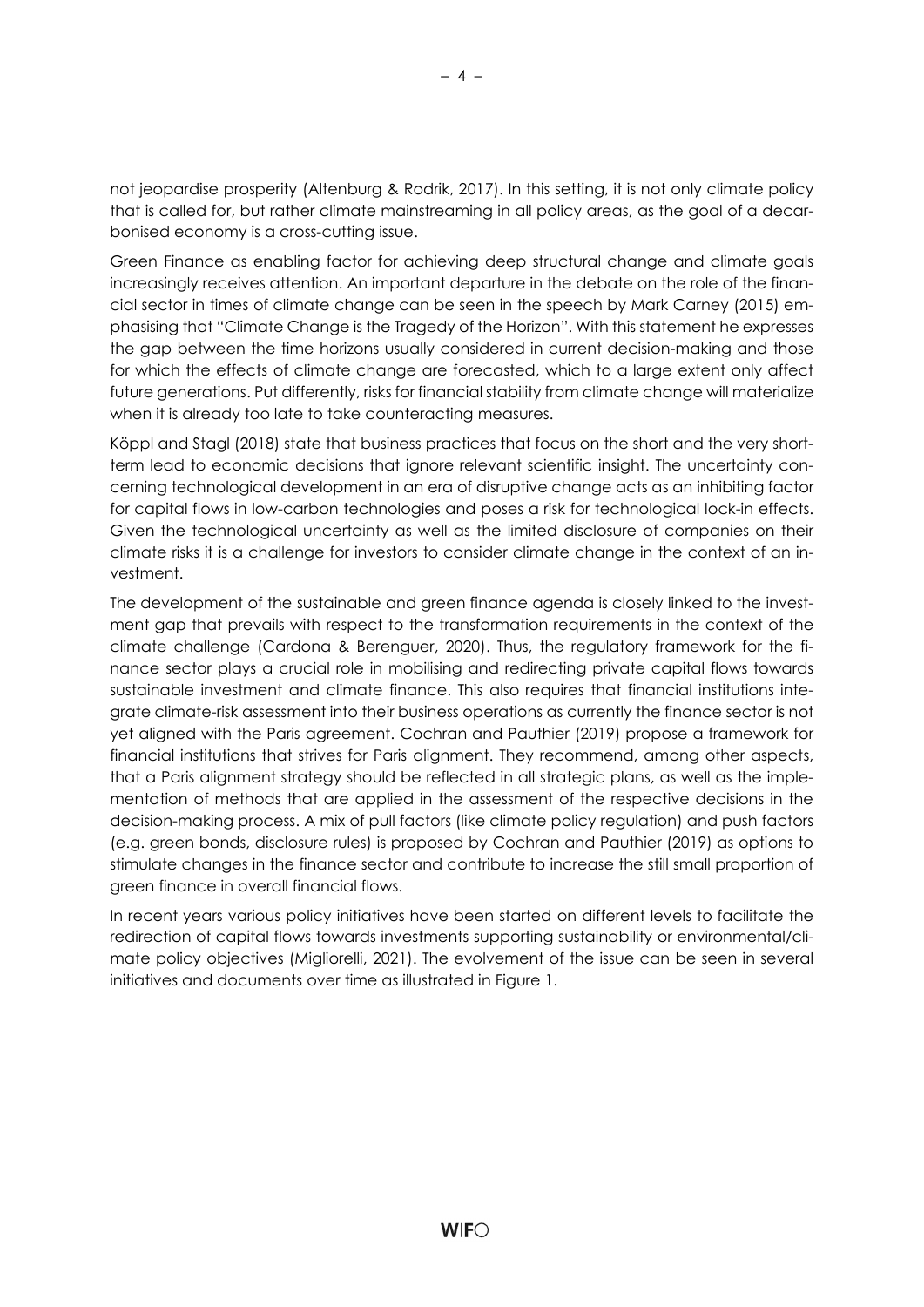

#### Figure 1: Important events in promoting green finance

Source: authors illustration based on Gonzales (2021).

Notes: FSB - Financial Stability Board, TCFD – Task Force on Climate Related Disclosure, NGFS - Network for Greening the Financial Sector.

As Figure 1 shows, initiatives at different institutional levels are being pursued to develop effective political frameworks that redirect financial flows towards sustainable and climate finance. These various approaches, in general, reflect the main objectives of the respective institutions, but at the same time they hold the risk of inconsistent standards and thus inconsistent signals for the financial sector.

# 2.1 Scope and development of green finance

In recent years, interest in and attention to green and sustainable finance has grown strongly, even among the general public, although there is no universally agreed definition of what counts as sustainable and green finance. This is surprising against the background of a broad consensus on the need for a transition process, the necessary investment funds associated with it and the role the financial sector in this process.

Essentially, green finance is intended to contribute to the reduction of environmental externalities and to provide funding for adaptation measures. Climate finance specifically deals with mitigation of greenhouse gas emissions and climate change adaptation. The broader understanding of sustainable finance encompasses other sustainability criteria, such as social responsibility (compliance with labour law, exclusion of child labour), or environmental issues beyond climate change as well as governance aspects (transparency policies, codes of conduct etc.). The main purposes of green finance are illustrated in Figure 2.

– 5 –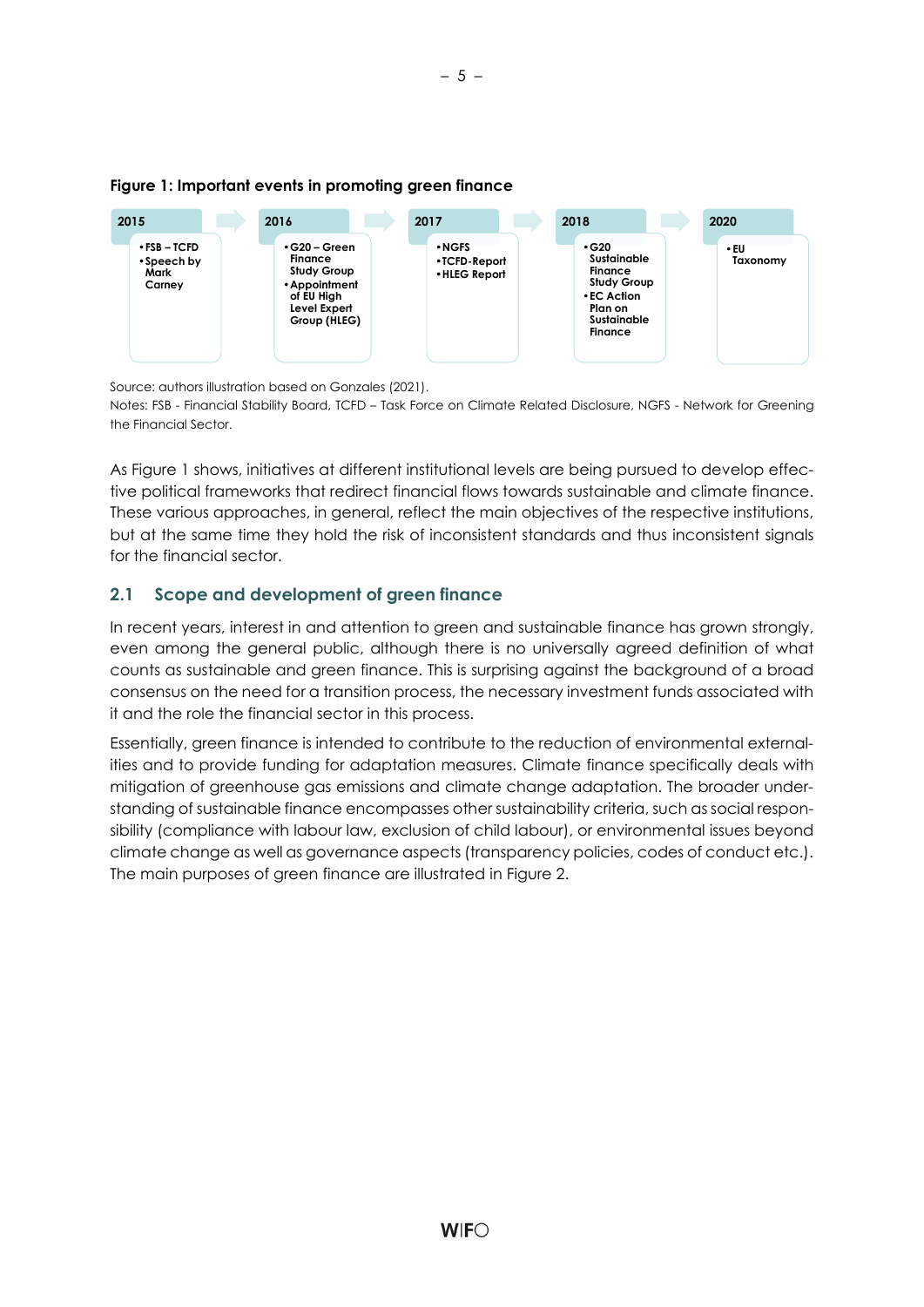Figure 2: Objectives of green finance



Source: authors illustration based on Lindenberg (2014).

The EU defines sustainable finance "as finance to support economic growth while reducing pressures on the environment and taking into account social and governance aspects. Sustainable finance also encompasses transparency when it comes to risks related to ESG factors that may have an impact on the financial system, and the mitigation of such risks through the appropriate governance of financial and corporate actors" 2.

Green bonds play an important role in the green finance sector. Just as a general definition of green finance is lacking, this also applies to green bonds. Several voluntary guidelines and standards exist, like the Green Bond Principles, the Climate Bonds Standard and Certification or the EU Green Bond Standard. These standards provide guidance both for green and sustainable bond issuers as well as for investors and should protect against greenwashing. It is mainly the green bond market that shows a very dynamic growth, however, further efforts are needed on both the supply and demand side to make this market segment on par with the overall bond market. The green bonds market for instance showed an annual growth of 20-30% over a period of several years (European Central Bank/European Systemic Risk Board, 2021) demonstrating the strong interest in such investment products. Financing dipublic method controlling public & private protection and adaptation and adaptation and adaptation between the meteorities in the environmental goods and services of the environmental goods and finance in the e

In any case, a large demand for green investments from institutional investors but also private investors is observable, not only for green bonds. Coleton et al. (2020) point out that as a response to pressure from customers, investors and regulators, banks have started to incorporate sustainability risks into their risk management and strategies. This development confirms that banks increasingly view climate change as a financial risk. Focusing on green bonds and green loans Gilchrist et al. (2021) state that companies are driven by two motives when it comes to their environment and sustainability engagement: On the one hand they strive to avert

<sup>2</sup> https://ec.europa.eu/info/business-economy-euro/banking-and-finance/sustainable-finance/overview-sustainable-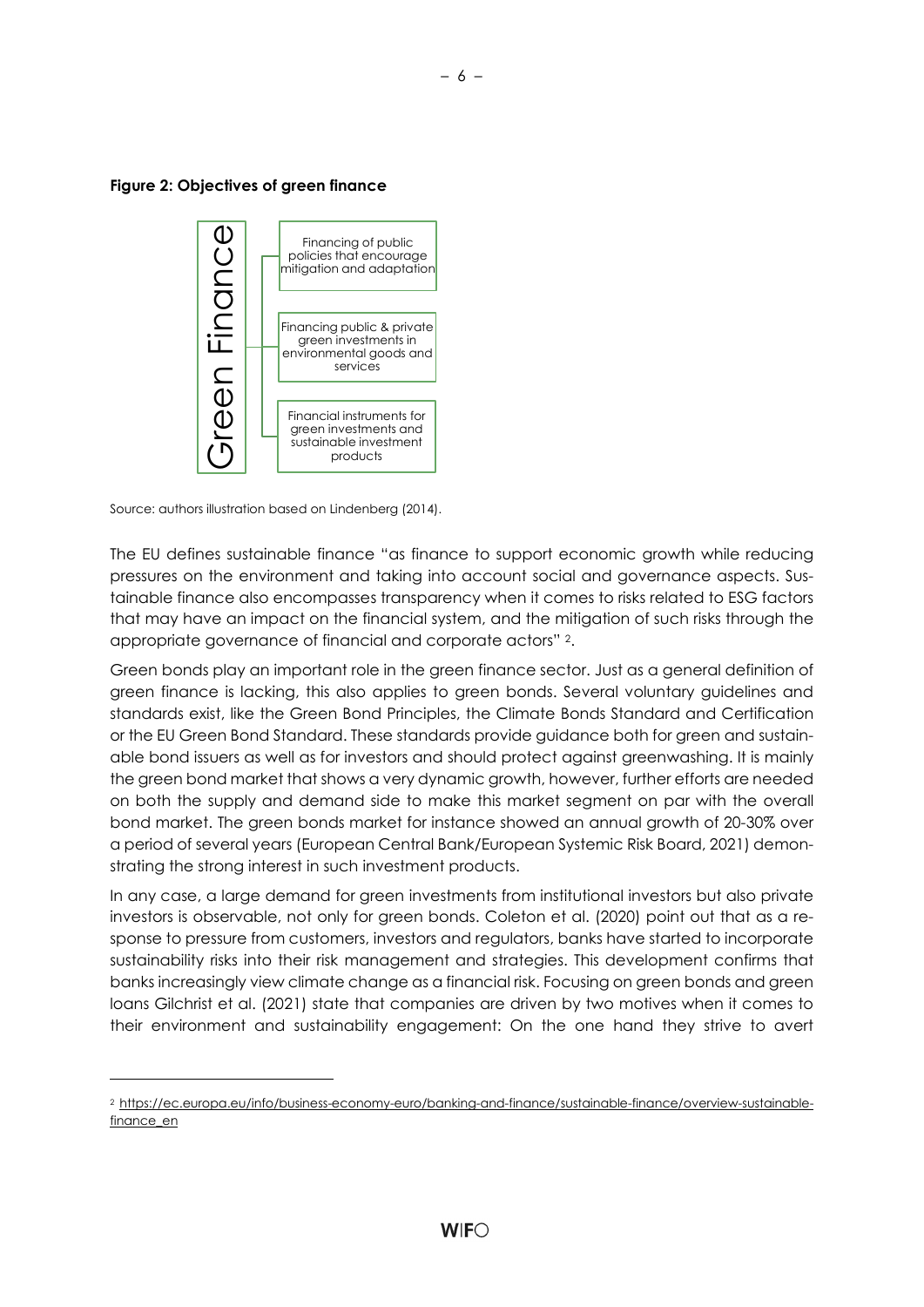damage from future climate change and environmental disasters, and on the other hand they see it as opportunity to build social trust with stakeholders (customers, suppliers, communities and governments). Both aspects contribute to a strengthening of green finance.

One significant starting point for the sustainable finance market was in 2005 when Wells Fargo dedicated funds for sustainable entrepreneurship, this step was followed by the Bank of America in 2007. Also, in 2007 the European Investment Bank (EIB) issued its first green bond (Climate Awareness Bond). Strong market growth has been evident since 2013 and the range of green finance instruments and products is constantly evolving. Still, there are no uniform delimitations and standards for green finance which hampers market integration, raises concerns about greenwashing and increases information costs for investors (Born et al., 2021). Also, the multitude of instruments available in the market complicates the comparison of different data sources. Depending on the delimitation used (e.g. ESG vs. green vs. climate finance) volumes will differ significantly. The most comprehensive overview of global climate finance is provided by the Climate Policy Initiative (2021). In accordance with other sources (Born et al., 2021; Climate Bonds Initiative, 2021; Aramonte & Zabai, 2021; United Nations Conference on Trade and Development (UNCTAD), 2021), Climate Policy Initiative (2021) attests high growth rates for sustainable and green finance in recent years, also for 2020 despite the global pandemic. According to Climate Policy Initiative (2021) global climate finance funds amounted to 632 bn \$ (average 2019/2020) which corresponds to an increase of 10% compared to 2017/2018. 90% of the funds (571 bn \$) are directed towards mitigation measures. Although funds for adaptation have increased substantially (+53%) reaching 46 bn \$, they are still far from reaching the volumes needed for building resilience and adaptative capacity in developing countries. This is also illustrated by the fact that around 75% of climate funds are raised and invested in the same country and these funds are concentrated in a rather small number of countries (mainly Western Europe, North America, East Asia and Pacific). More than half of global climate funds are provided by public actors, mostly development financial institutions. Corporate entities and commercial financial institutions are the main actors in private finance. In terms of the sectors the funds directed to renewable energy still play the most important role with a share of 51%. Low-carbon transport reaches a share of 30% in mitigation related finance in 2019/2020 with an increase of 23%.

Similar developments are stated for other delimitations of green or sustainable finance markets. For instance, the Green Bond Initiative (2021) includes Green, Social and Sustainability bonds, Sustainability-linked bonds (SLB) and Transition bonds in their analysis and report a volume of 735 bn \$ for 2020 and 779 bn \$ for the first three quarters of 2021. Green bonds alone reached a total issuance of 290 bn \$ in 2020.

The United Nations Conference on Trade and Development (UNCTAD) (2021) estimates that the value of sustainability-themed investment products in global capital markets amounted to 3.2 tn \$ in 2020. Assets under management of sustainable funds have quadrupled in the last five years, and nearly doubled from 2019 to 2020 (from about 900 bn \$ to over 1.7 tn \$). Net investment inflows to sustainability themed funds are estimated to amount to approximately 300 bn \$ in 2020. Also, for green bonds the United Nations Conference on Trade and Development (UNCTAD) (2021) estimates a volume of 300 bn \$ in 2020.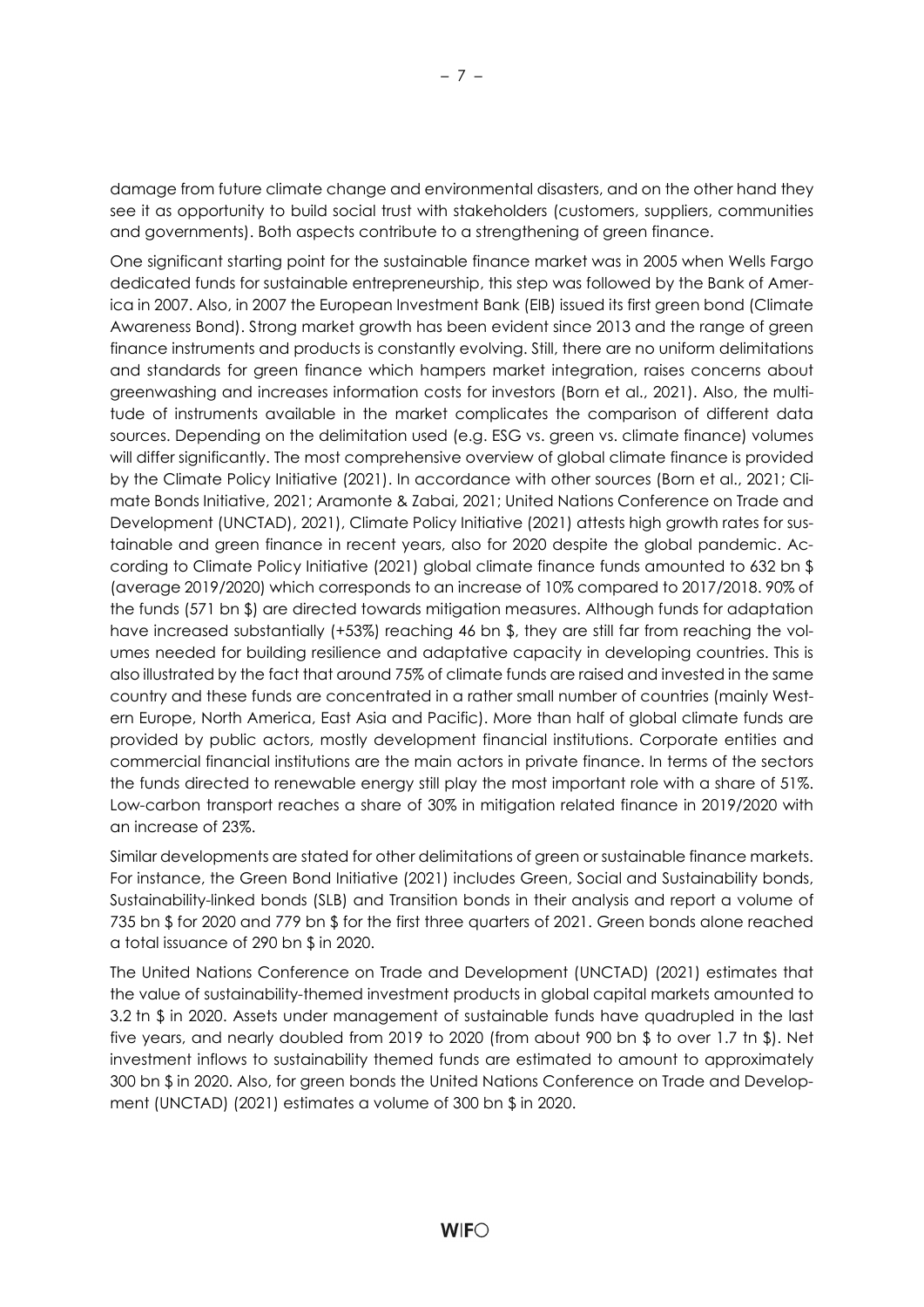Born et al. (2021) report that, although in the Euro area sustainable debt markets are developing rapidly, sustainable financial instruments (green, sustainable and sustainability-linked bonds, environmental, social and governance (ESG) funds) however still represent less than 10% of their respective markets. The assets under the management of investment funds and institutional investors with an explicit green or sustainable mandate have nearly tripled since 2015. The European Commission intends to issue up to 250 bn € of green bonds between mid-2021 and 2026 as part of the EU recovery fund, NextGeneration EU, which will further increase the share of green finance in the Euro area.

While this fragmentation and lack of a commonly accepted definition result in diverging figures regarding the total volume of green or sustainable finance, a common conclusion can be drawn regarding the substantial growth rates of the sector. Despite the high dynamics characterized by the many initiatives and the growing quantitative relevance of green finance, the funds dedicated are still insufficient to reach a 1.5°C trajectory. A successful strategy towards a relevant sustainable finance sector requires a combination of top-down engagement by actors like the European Commission, central banks or other international organisations which needs to be complemented by bottom-up initiatives like investors' demand or the implementation of social responsibility strategies of financial institutions as argued by Delimatsis (2021). In this context, it should not be overlooked that there is also an indirect influence of various climate policy instruments on the development of green finance. A widely known example of this is the pricing of emissions, which affects the rentability of green and brown investment projects. This effect is an example of regulatory risk as described below.

# 2.2 Institutional anchoring

The debate on how climate change is impacting the finance sector has gained considerable momentum in different contexts and by different decision makers. The G20 e.g. initiated the Green Finance Study Group and published a Synthesis Report on green finance in 2016 (G20 Green Finance Study Group, 2016). This report lists several voluntary options how the public sector could encourage private finance for green investment. Among these recommendations are clear policy frameworks, capacity building networks, a promotion of the local green bond market, knowledge sharing on environmental risks, and international co-operation.

The political framework and the emerging accompanying relevant regulation of green finance follow different approaches to governance. They are to a large extent voluntary (e.g., the Task Force on Climate Related Disclosure -TCFD, the Network on Greening the financial sector initiated in 2017, the G20 Green Finance Study Group (2016) or the International Platform on Sustainable Finance (IPSF, 2019)). For the IPSF, Delimatsis (2021) summarises that the platform strives to join forces between policy makers for scaling up and mobilizing private capital, the promotion of best practices, the exchange of information and the identification of opportunities and barriers to sustainable finance. Objectives as described by Delimatsis (2021) for the IPSF can be found in other initiatives as well.

The Paris agreement Article 2.1c explicitly acknowledges the role of finance for mitigating climate change: "Making finance flows consistent with a pathway towards low greenhouse gas emissions and climate resilient development" (United Nations (UN), 2015). For investors this is a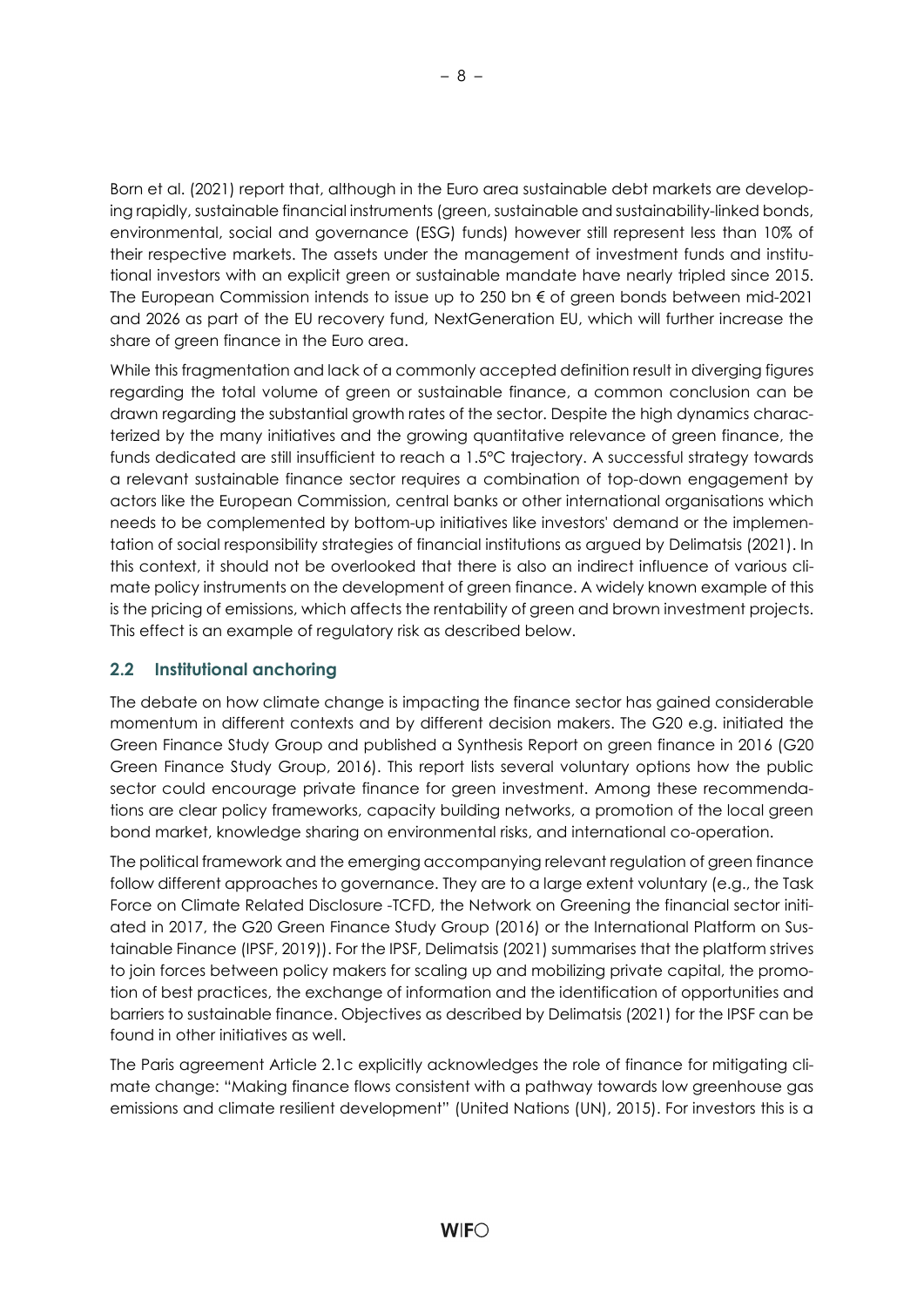signal that the Paris Agreement will also impact the finance sector (see also Cochran & Paulthier, 2019). It highlights the danger of stranded assets on the one hand and opportunities for early movers at a time of deep transformation on the other hand, even if the empirical evidence what the1.5°C target would mean for finance flows and investment flows is scarce (Chenet et al., 2019). In order to increase the chances of success of green finance, Cardona and Berenguer (2020) argue for an appropriate top-down regulation. They claim that a strict regulatory framework for the financial sector is a prerequisite for financing the transformation process and closing the investment gap. Evain and Cardona (2021) add to this analysis and advocate that regulatory measures should be examined to see whether they have an impact on financing the transformation, either positively or negatively. They conclude from their analysis that financial regulation can provide assistance in solving the challenges of climate change. In their view, three aspects of financial regulation are important:

- Fostering understanding of the challenges of the transformation among financial actors
- Overcoming financial actors' preference for the short term over the long term
- Incentivise financial actors to consider projects with low returns.

The voices for regulation and a guiding political framework are mirrored by an increasing awareness for climate change in central banks and the EU engagement in sustainable finance.

#### Central Banks, financial supervisors and the NGFS

Central banks increasingly acknowledge the transmission mechanism of climate risks on financial stability. In Dikau and Volz (2021) the rising awareness of central banks regarding climate risks is analysed in terms of the extent to which climate risks or mitigation and adaptation policies are included in central bank mandates. Dikau and Volz (2021) conclude that climate risks can have an impact on monetary and financial stability, which traditionally represents core responsibilities of central banks. In this sense, it can be considered as an explicit task of central banks to integrate sustainability or climate aspects into their core operations.

The Network for Greening the Financial Sector (NGFS) which was launched in 2017, then including 18 central banks and supervisors as well as five international organisations. The aim of this voluntary network is to advise and promote best practices on green finance and contribute to climate risk management in the finance sector. The work of the NGFS is embedded in other ongoing initiatives. Over time the number of members increased to 83 and the NGFS is active in publishing reports on relevant topics for sustainable finance, like on the topic of data gaps, climate scenarios for central banks and climate related litigation as potential risk. The NGFS thus addresses a broad range of issues in the field of green finance. In its first comprehensive report in 2019 six recommendations where compiled that are regarded as relevant for an active involvement of central banks and supervisors to mitigate the impact on climate change as a financial risk. Four of the recommendations directly address central banks and supervisors whereas the remaining two recommendations concern policy frameworks that would facilitate the work of central banks and supervisors, specifically carbon disclosure rules and a taxonomy of economic activities that allows to distinguish those activities that contribute to the transformation process (Network for Greening the Financial System, 2019). Although the NGFS operates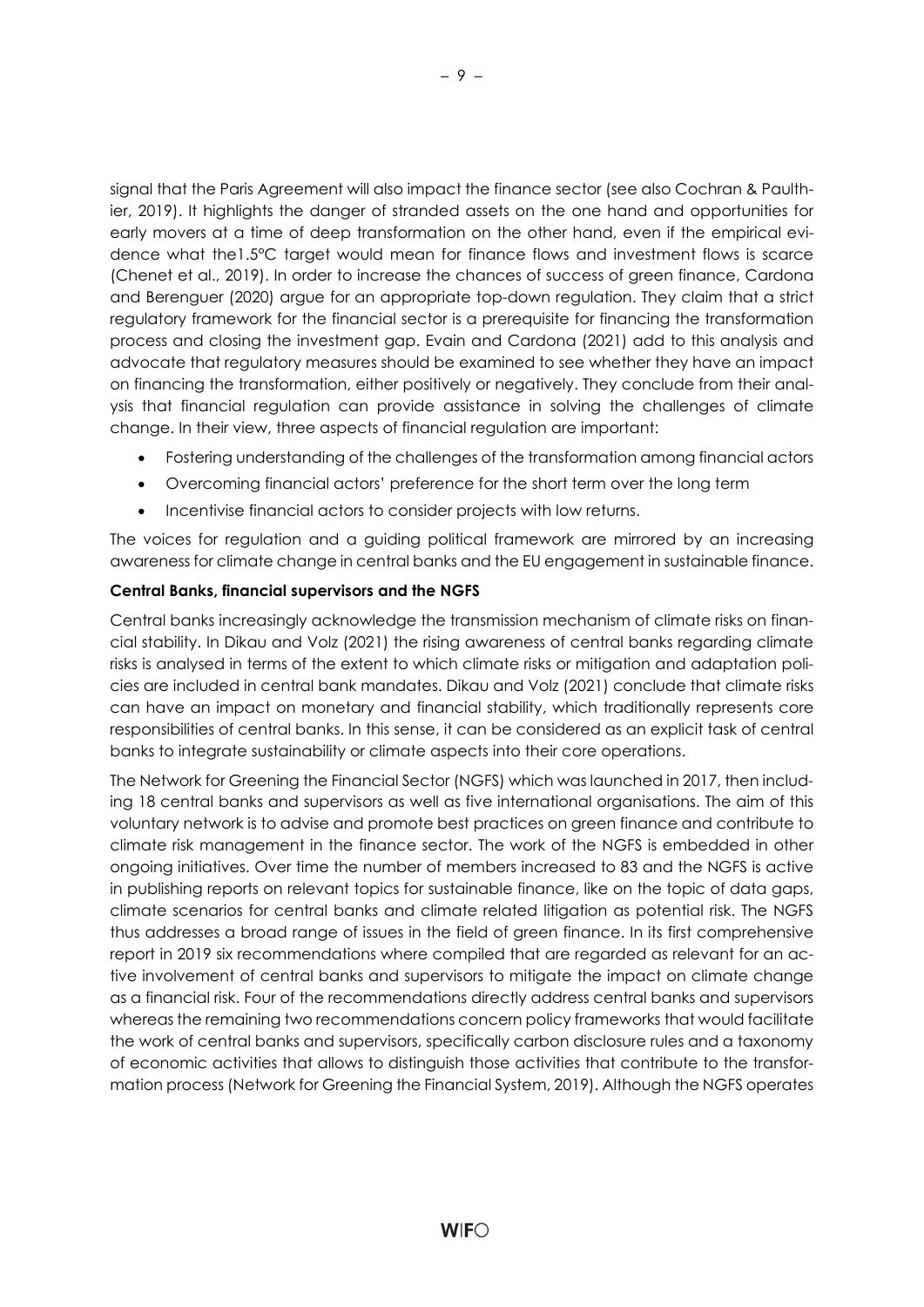on a voluntary basis it provides an important platform for information and knowledge dissemination.

The European Central Bank (ECB) as one of the members of the NGFS integrated climate aspects into its strategy and in 2021 published "The ECB pledge on climate action" to contribute to the goals of the Paris Agreement (European Central Bank, 2021). The pledge comprises five objectives:

- Integrate climate-related risk into financial stability monitoring and prudential supervision of banks
- Integrate sustainability factors into ECB portfolio management
- Explore the effects of climate-related risks on the Eurosystem monetary policy framework within the ECB mandate
- Bridging data gaps on climate related data
- Working towards higher awareness and intellectual capacity through technical assistance and knowledge sharing.

The commitment was viewed critically in some comments<sup>3</sup>, arguing that this is not in line with the ECB's mandate. This perspective is not reflected in the scientific literature if one follows the arguments of e.g. Dikau and Volz (2021) or Network for Greening the Financial System (2018).

#### EU Sustainable finance action plan

In 2018 the European Commission released its action plan for financing sustainable growth (European Commission, 2018) following the recommendations from the High-Level Expert Group (HLEG)4 on Sustainable Finance (High-Level Expert Group on Sustainable Finance (HLEG), 2018). Claringbould et al. (2019) interpret sustainable finance as having "strong green, environmental and social component, to support economic growth while reducing pressures on the environment…". In this sense, the action plan focuses on three areas (Figure 3) and establishes the main building blocks for sustainable finance at EU level.

<sup>3</sup> See e.g. Tesche (2020) or https://www.euractiv.com/section/climate-environment/news/german-central-bankerpushes-back-on-calls-for-ecb-to-fight-climate-change/.

<sup>4</sup> The HLEG comprised 20 senior experts from civil society, the finance sector, academia and observers from European and international institutions. The group's task was to provide advice to the Commission on how to steer the flow of public and private capital towards sustainable investments, identify the steps that financial institutions and supervisors should take to protect the stability of the financial system from risks related to the environment, and deploy these policies on a pan-European scale.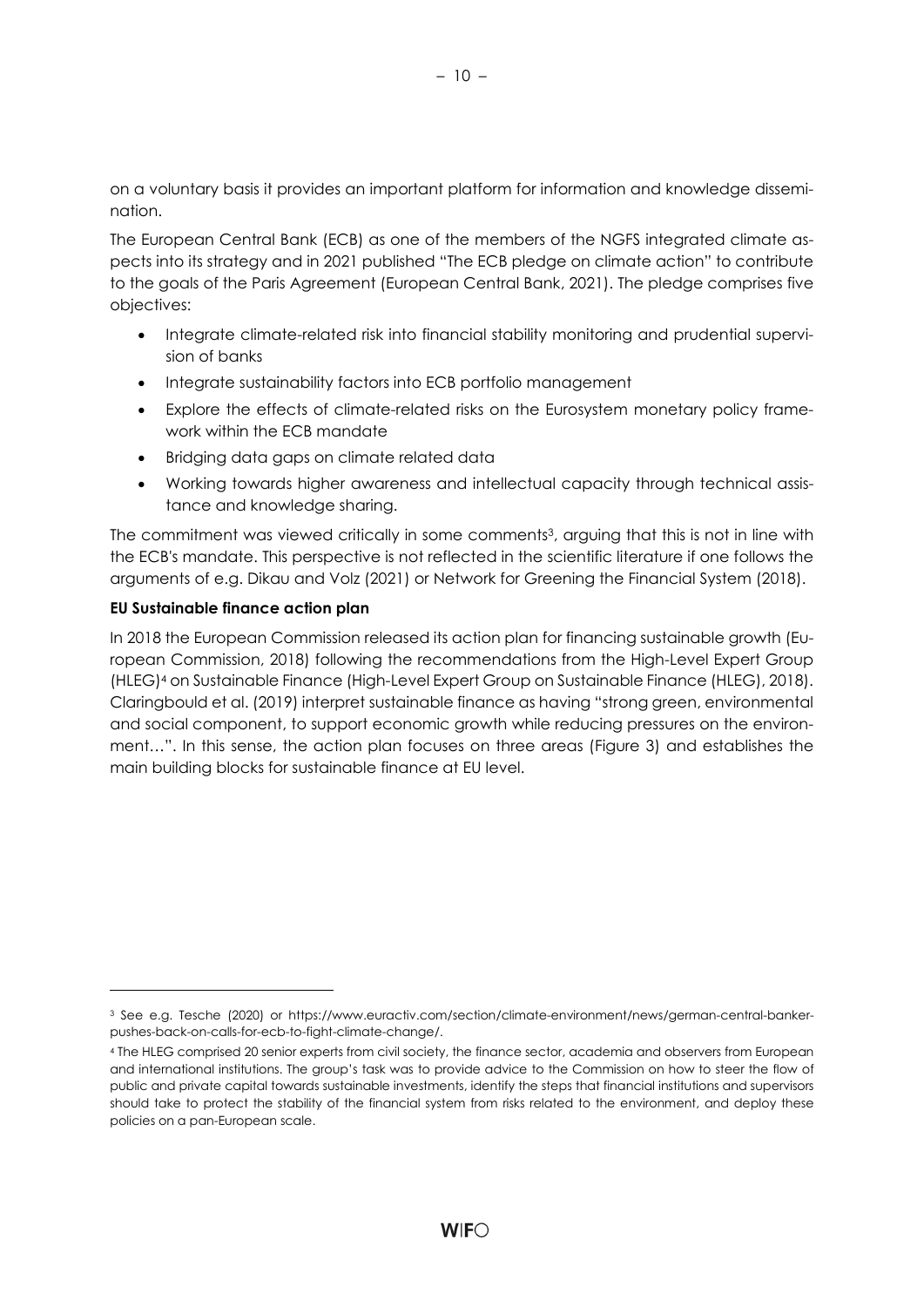

#### Figure 3: Aims of the EU Sustainable finance action plan

Source: EC action plan (European Commission, 2018), authors illustration.

Most notably the legislative package included the following aspects (see also Siri & Zhu, 2019):

– 11 –

- Taxonomy<sup>5</sup>: a regulation to establish a unified classification system on what can be considered environmentally sustainable economic activities.
- Disclosure and duties: disclosure requirements on how institutional investors integrate environmental, social and governance (ESG) factors in their risk processes.
- Benchmarks: a new category of benchmarks to help investors compare the carbon footprint of their investments.

The probably most prominent part of the sustainable finance framework, the EU taxonomy regulation entered into force in 2020 (European Commission, 2020). The taxonomy recognizes as 'environmentally sustainable' economic activities that make a substantial contribution to at least one of the EU's climate and environmental objectives, while at the same time not significantly harming any of these objectives and meeting minimum social safeguards. The first delegated act on sustainable activities for climate change adaptation and mitigation objectives that defines consistent and objective criteria for classifying economic activities that contribute to achieving climate neutrality and support adaptation was adopted in June 2021. The delegated acts for the other environmental objectives are due to follow in 2022.

Other disclosure tools that are part of this framework are the Non-Financial Reporting Directive (NFRD) that aims at delivering a comprehensive corporate reporting framework with qualitative and quantitative information to facilitate the assessment of companies' sustainability impacts and risks; as well as the Sustainable Finance Disclosure Regulation (SFDR) that creates a comprehensive reporting framework for financial products and financial entities.

<sup>5</sup> The Taxonomy Regulation establishes six environmental objectives: Climate change mitigation, climate change adaptation, sustainable use and protection of water and marine resources, transition to a circular economy, pollution prevention and control, protection and restoration of biodiversity and ecosystems.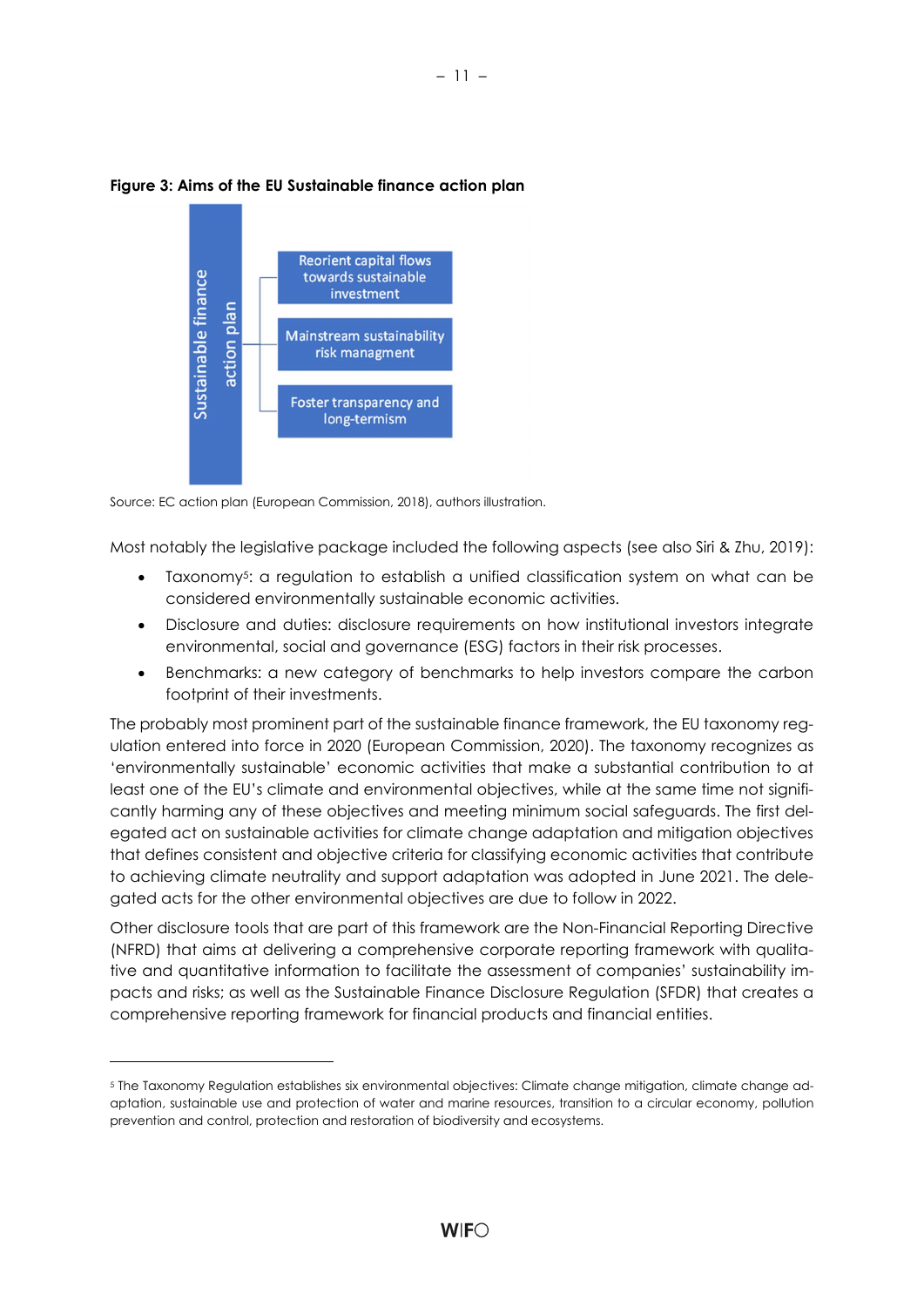Building on the action plan for financing sustainable growth and the progress made since 2018 the European Commission adopted the new strategy for financing the transition to a sustainable economy in July 2021. At the same time the proposal for the voluntary European green bond standard was published, which is supposed to set criteria for bonds raising funds for projects aligned with the EU taxonomy and provide robust information for investors. The new strategy takes into account the increased ambition of the EU's climate policy and the objectives defined in the European Green Deal. It includes a package of measures in four areas that require further action: financing the transition of the real economy towards sustainability, improving the inclusiveness of small and medium-sized enterprises and consumers, improving the financial sector's resilience and contribution to sustainability (double materiality perspective) and increasing global ambition by developing international sustainable finance initiatives and standards, and supporting EU partner countries.

With this process the EU has developed and continues to expand a comprehensive set of regulations and instruments to increase transparency on firms' activities and the "greenness" of investment products, thus providing consistent information for financial market actors and investors and reducing the risk of greenwashing. While this has already contributed to raising awareness especially in financial market institutions and to implementing specific information systems still extensions will have to be made to the existing regulations. One main issue is that currently the disclosure tools and requirements mainly apply to activities, firms or products that are understood as sustainable or delivering a substantial contribution to reaching environmental objectives. Thus, an extension of the taxonomy that would consider also non-green activities or such that support the transitioning towards (more) sustainable business models would enhance the clarity of (environmental) information available in financial markets.

# 2.3 Risks and challenges

The realization that climate change and related climate risks affect the financial sector has led to a systematization of climate risks. The TCFD has contributed significantly to this systematization with its final report (Task Force on Climate-related Financial Disclosures, 2017). Besides the TCFD other initiatives to manage climate financial risks have been launched in recent years. Pointner and Ritzberger-Grünwald (2019) summarise the emergence of the most important ones among which the TCFD was one of the first. Based on this work a broad consensus on the main risks of climate change for the financial sector emerged and are typically clustered into the following two categories (Task Force on Climate-related Financial Disclosures, 2017; see also Köppl & Stagl, 2018; European Commission, 2019a):

#### Economic and financial risks from environmental imbalances:

- abrupt damages by an increase in the frequency and intensity of extreme weather events
- interruption of infrastructure
- interruption of resource availability
- non-linearity of climate change (tipping points).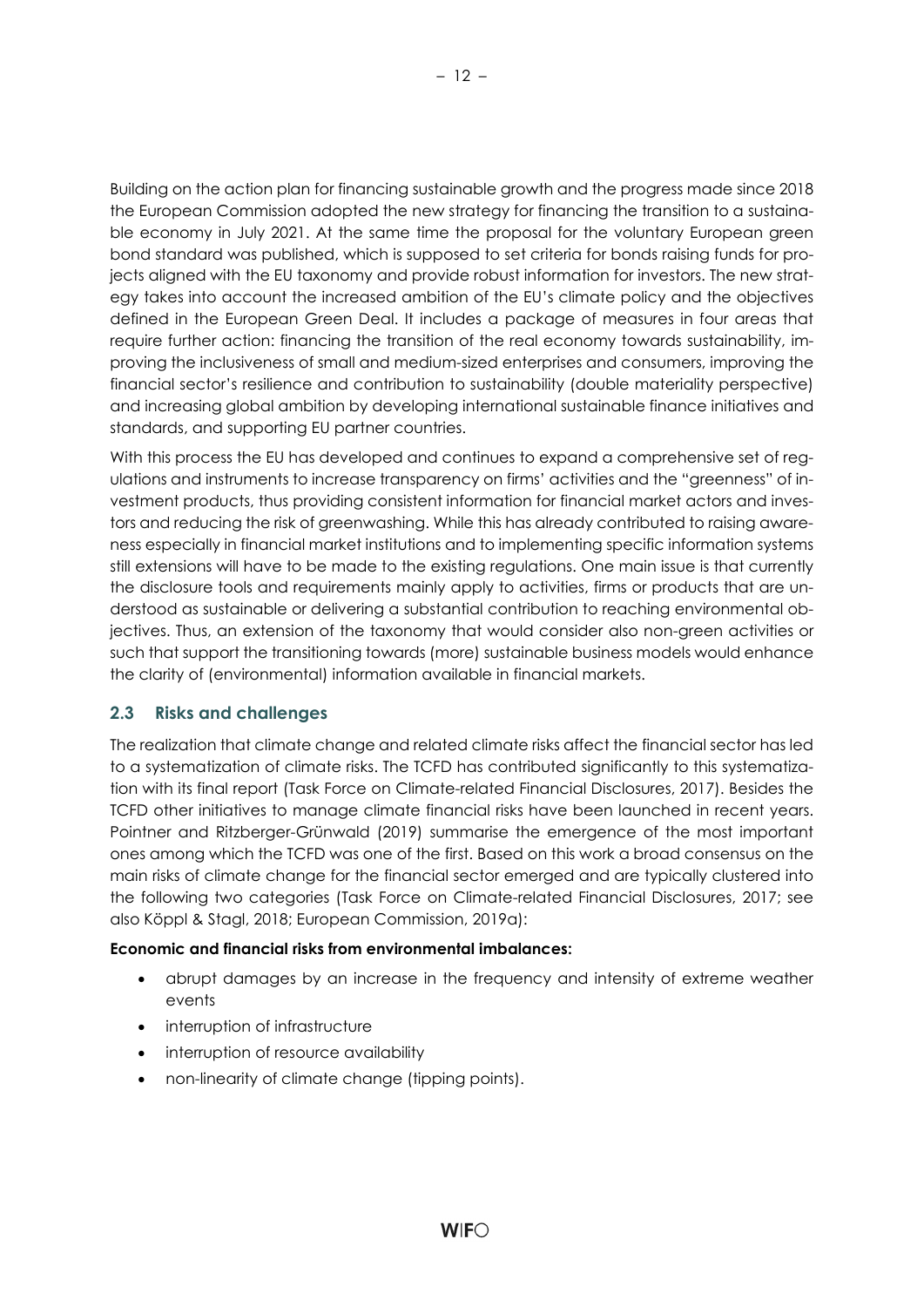#### Risks from (policy) regime changes towards low-carbon structures:

- (sudden) policy changes that translate in nearly all sectors in the national and international level, which can lead to stranded assets through regulatory stranding due to a change in policy legislation (carbon taxes, eliminating fossil subsidies)
- economic transformation due to changing relative prices and technological stranding leading to novel technological pathways (e.g. electricity from photovoltaic compared to fossil energy sources)
- market risks due to changes in preferences of customers towards less climate damaging products and services
- risk of litigation for failing to avoid climate risk and reputational risk like losing trust from customers or business partners
- short-termism in asset allocation decisions that underestimate long term risk.

Figure 4 summarises the main channels how climate risk can affect the broader economic system. It shows the impacts on the real economy which then affect the financial sector. Ultimately feedback effects from the financial sector on the real sector take place.



#### Figure 4: Climate risks in the economic system

The risks from climate change to the economy have two basic channels, but many potential impacts.

Source: https://www.elibrary.imf.org/view/journals/022/0056/004/article-A009-en.xml

Environmental imbalances pose a risk as they contribute to a destruction of physical assets or impair economic structures and value chains. The damage from physical risks is not directly dependent on whether or not an affected company negatively impacts the environment (European Commission, 2018). The risk from short-termism in asset allocation decisions, initially addressed by Carney (2015), requires new risk management models and a stronger orientation towards scenario analysis by financial institutions (see e.g. Network for Greening the Financial System, 2020). The problem of short-termism and the challenge to overcome it is also raised by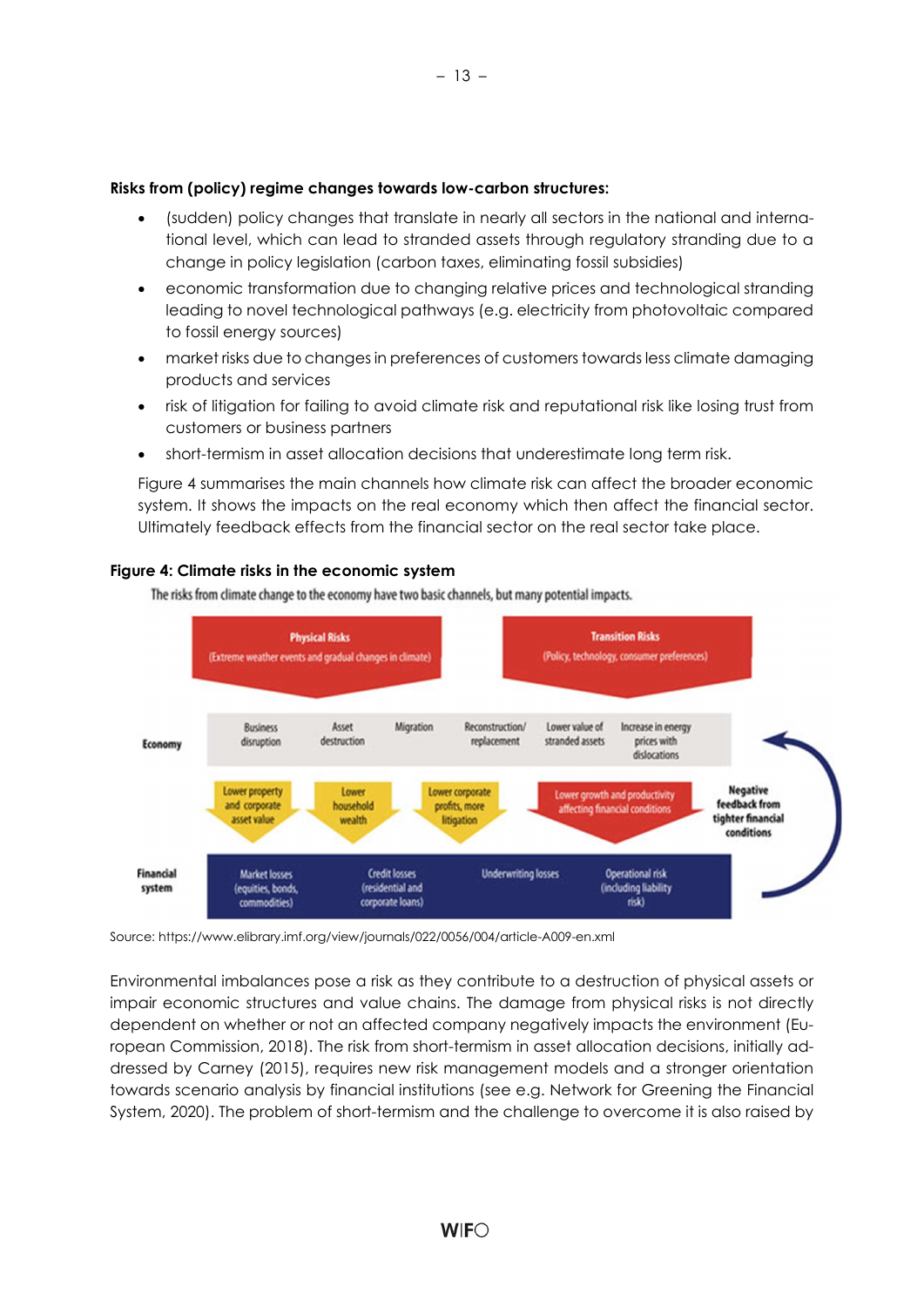Esposito et al. (2019), who stress the strong role of regulation as a prerequisite for a positive role of the finance sector in transformation. Silver (2017) emphasises that the prevailing basis for decision making are past developments which are extrapolated to future development without reflecting potential structural shift.

Risks from regime changes apply to different financial institutions, e.g. if financial institutions (e.g. pension funds, insurance companies) are strongly exposed to fossil assets that are in danger of losing value, or when lost loans are increasing in banks' balance sheets. The impact of climate change on the finance sector and financial instability however is not distributed evenly: they differ both across regions and across sectors (European Central Bank/European Systemic Risk Board, 2021).

Köppl and Stagl (2018) argue that accounting for uncertainties related to technological development and disruptive technologies in financial decision-making is difficult but essential. Acknowledging structural shifts, the potential of disruptive technologies and uncertainties would, however, not only reflect the costs and strategies for avoiding them, but also show related opportunities for investments. As Coleton et al. (2020) conclude risk management is the main driver for taking climate change into account. Ultimately, given the scientific evidence on climate change, risk management represents the underlying condition for a sustainable business model. The Network on Greening the Financial System (Network for Greening the Financial System, 2018) emphasises from an aggregate perspective that climate related risks as source of financial risk endanger financial stability and thus are of concern for central banks and supervisors. The aim is to strengthen resilience of the economy and society, and at the same time provide financial means for low carbon investments.

A successful risk management, however, requires transparent, reliable, and comparable carbon disclosure. The Task Force on Climate-related Financial Disclosures (2017) provides a framework on how carbon disclosure could be implemented. The relevance of disclosure for the development of green finance is also underlined by the European Commission (2018, 2019a) and the Network for Greening the Financial System (Network for Greening the Financial System, 2019).

A survey on investors' views and preferences on climate disclosure was carried out by Ilhan et al. (2019). The respondents value climate disclosure as important information, and the majority considers climate risk reporting equally important as financial reporting. However, the current reporting on climate risk is assessed as lacking information and as imprecise. Also, Siri and Zhu (2019) stress the importance of disclosure as one success factor for green finance and the EU sustainable finance strategy. They propose to focus on a limited number of common and comparable indicators that could act as prerequisite against green washing.

Knowledge is key for managing climate related risks and identifying potential opportunities. In this context the Task Force on Climate-related Financial Disclosures (2017) identified four core elements for the assessment of climate related disclosure:

 Governance: The organization's governance around climate-related risks and opportunities.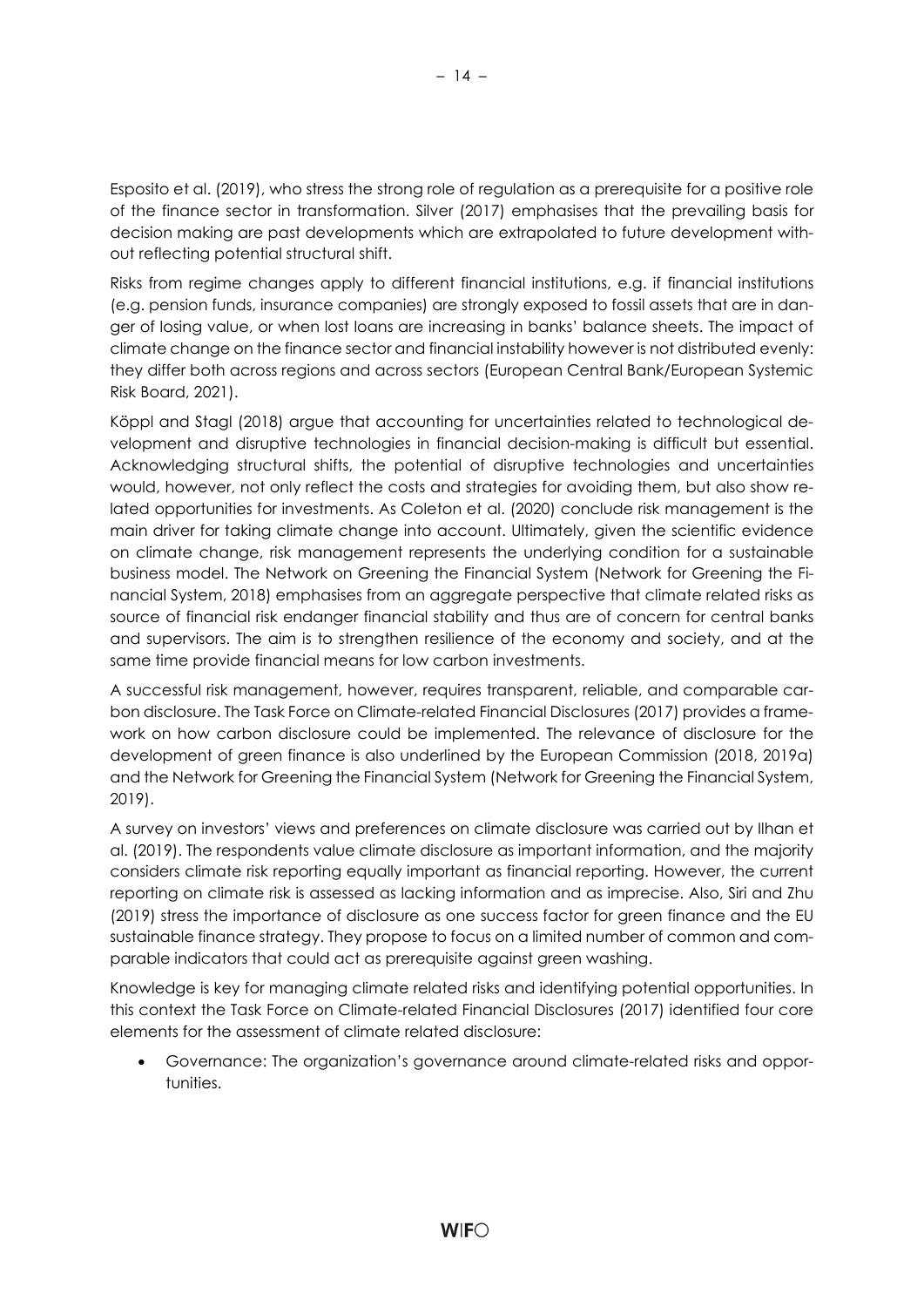- Strategy: The actual and potential impacts of climate-related risks and opportunities on the organization's businesses, strategy, and financial planning.
- Risk Management: The processes used by the organization to identify, assess, and manage climate-related risks.
- Metrics and Targets: The metrics and targets used to assess and manage relevant climate-related risks and opportunities.

Mainstreaming these four thematic areas into annual financial reporting is seen to accelerate changes in business practices which also would promote a reorientation of capital flows towards climate friendly businesses. A crucial aspect in this context is the neglect of negative externalities which sends wrong signals to companies and investors. Carbon pricing is therefore one of the important steps to set the right signals. Internalizing negative externalities would also lead to a reduction of potential under-investment in green activities and potential over-investment in brown activities (G20 Green Finance Study Group, 2016). A clear understanding of what counts as "green" and what as "brown investment" reduces search and transaction costs. The EU taxonomy can provide clarification and a useful guidance for investors and potentially direct the focus on the opportunities that are associated with green investments.

A consideration of structural change and a stronger focus on opportunities for the financial sector include e.g. a potential first mover advantage in low-carbon technologies. These include topics such as energy efficiency technologies, renewable energy technologies and energy storage. How quickly uncertainties about technological change can turn into opportunities is shown by the declines in prices for energy storage in a very short time horizon. For the finance sector this requires a concise regulatory framework on the definition of green or sustainable finance to prevent greenwashing or re-branding of finance flows (Migliorelli, 2021).

# 3. Results from the survey on green finance's contribution to climate policy, supporting factors and barriers

As described above in recent years the interest in green finance has increased substantially. Not only have various policy initiatives been started, most notably on EU level, but also the quantitative relevance of capital flows towards sustainable or green investments has developed dynamically.

To assess the current relevance of green finance in the financial market and climate policy (with focus on Austria) we carried out an online survey among experts and stakeholders. For the design of the questionnaire and to ensure that all relevant aspects related to the topic are included we led a series of guided interviews with experts from the Austrian central bank, a rating agency and research institution. With the online questionnaire we addressed national and international experts and stakeholders from administration/regulatory bodies, the financial market, (institutional) investors, NGOs and interest representations as well as research and consulting.

The list of addressees for the questionnaire was compiled using snowball sampling. This nonprobabilistic method involves primary data sources nominating other potential data sources to be used in the research. Thus, it is based on referrals from initial subjects to generate additional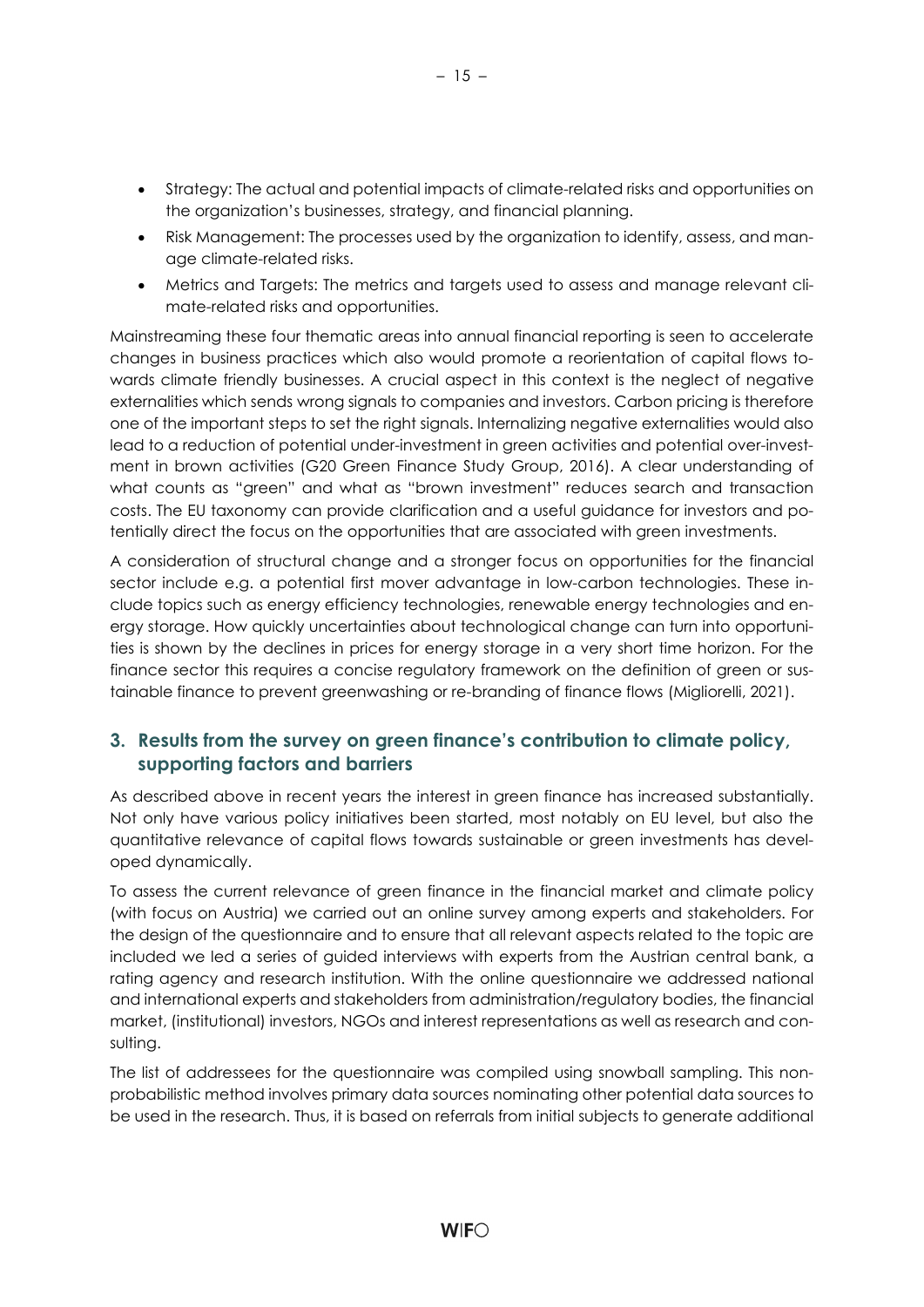subjects and is often used when characteristics to be possessed by samples are rare or difficult to find (in this case expertise in green finance). The primary sources in our sample were the members of the project team and their personal contacts from various areas of their work who in turn provided further contacts. Obviously, this approach is subject to sample selection bias. But for the research question in general and most of the questions included in the survey this bias is not unhelpful as specific aspects as well as estimates and expectations stemming from the respondents' experience were asked. Thus, in this case the views of an informed group are preferable over those of an overall population. One remarkable feature of the survey responses was the relative uniformity of opinion on most topics, irrespective of the respondents' professional background, geographic region, or the frequency of dealing with the topic in their daily work<sup>6</sup>.

The results can be regarded as robust representation of respondents' opinions and market evaluations and the identified areas of agreement deliver an insight on key strategies, policies and actors that can support the growth of green finance. In particular, the results also provide conclusions regarding key policies that should be integrated in post-Covid stimulus packages to ensure that the recovery is Paris-aligned. The online survey was sent to a total of 185 experts and stakeholders. With 84 questionnaires completed we achieved a response rate of 46%. The largest group among respondents are researchers (30%) followed by people active in policy making or regulating authorities (22%). The financial sector (banks, investment companies, etc.) supplied the third largest group (17%), institutional and private investors account for 12%. Another 11% of respondents are consultants, 8% pertain to other institutions like interest representations or NGOs.

The major part (85%) of the respondents is actively working in green finance and also perceived a strong increase of the topic's relevance in the financial market over the past three years. However, the quantitative share in financial assets is still regarded as minimal, nearly two thirds of the respondents' estimates range from 1- 5%. In contrast, 9% of respondents estimate the share to be above 10%. This could, however, be caused by using a broader definition of the topic, including not only green finance but sustainable finance, which in addition to environmental aspects also take into account social and governance aspects.

The perception of the increasing relevance of green finance also applies to climate policy. In terms of its current contribution to reaching climate policy targets more than half of the respondents rate green finance as an efficient or very efficient instrument (Figure 5).

<sup>6</sup> A similar conclusion was drawn by Stroebel and Wurgler (2021) who conducted a survey among 861 academics, professionals, and public sector regulators about climate finance.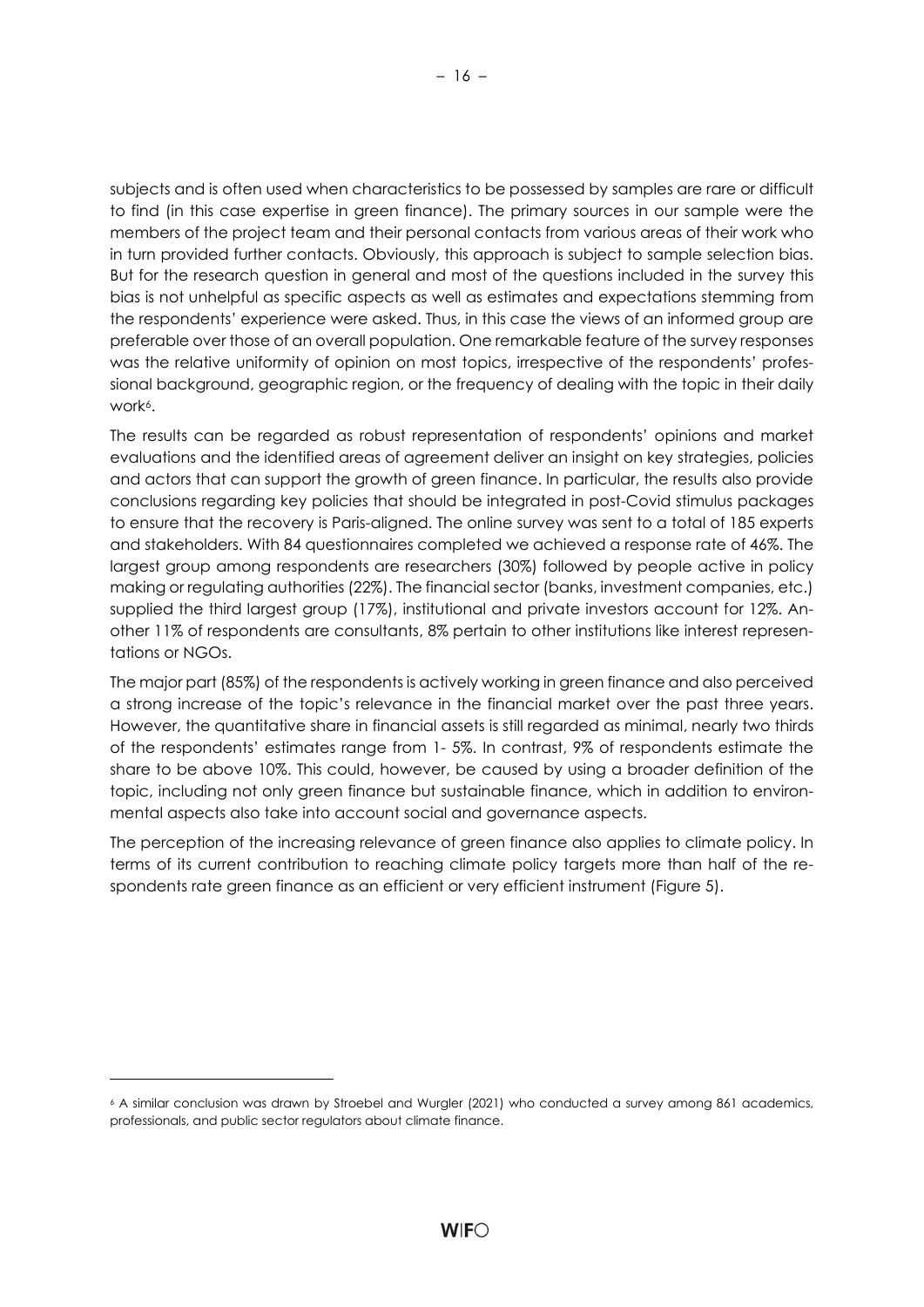

### Figure 5: How efficient is Green Finance in contributing to the long-term climate policy goals?

Source: own calculations. The total number of responses is 73.

However, the majority also states that the integration of green finance in climate policy is not yet sufficient - 15% regard it as strongly integrated, 59% as moderately integrated and 26% as weakly or not at all integrated (Figure 6).





Source: own calculations. The total number of responses is 75.

The main drivers behind the increase in importance are new regulation and guidelines, increased public perception of the climate crisis, the increased consideration of climate risks in the financial market as well as rising investor demand for green investment products. Especially regulatory measures like the EU taxonomy or the Non-financial reporting requirements are perceived as (very) efficient approaches to shift investments towards climate protection. This corresponds to findings in other surveys. For instance, a survey on investors' views and preferences (Ilhan et al., 2019) found that the majority regards reporting on climate risks as equally important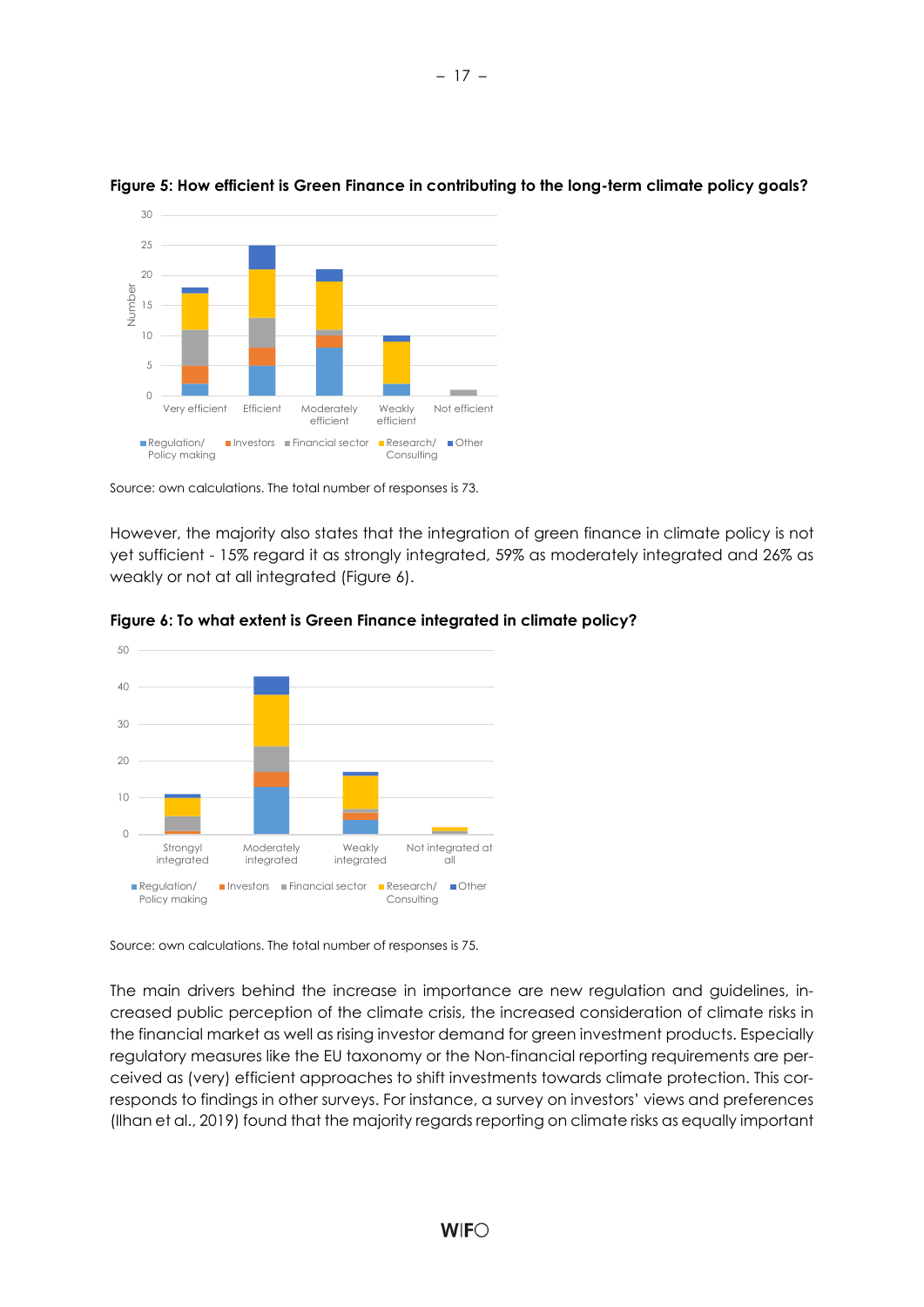as financial reporting. Also, Siri and Zhu (2019) emphasize the importance of disclosure as one success factor for green finance and the EU sustainable finance strategy. In addition, the participants in our survey are to a large extent of the opinion that specific labels or ratings for brown and green activities and the definition of green bond standards or regulations are efficient instruments for redirecting investments. This highlights the importance of approaches to provide comprehensive and credible information about a firm's or an activity's impact on the environment to potential investors. As a review by Quatrini (2021) highlights, current sustainability assessment is often criticized for having important weaknesses, particularly regarding credibility, scope, and the time-horizon considered.

The results regarding the perceived or expected effectiveness of various instruments and measures for shifting investments are depicted in Figure 7. Interestingly, the expectations concerning a green supporting factor are significantly lower than those about the introduction of a brown penalizing factor. Also, the provision of specific ratings or labels for green and brown activities – another measure to increase transparency – is regarded as effective approach. In this case one significant difference in the answers by sub-group was discernible. Investors and members of the financial sector attribute higher effectiveness to this category than the other sub-groups.



Figure 7: How effective do you rate the following instruments and measures regarding their ability to shift investments towards climate protection?

Source: own calculations. The total number of responses is 73.

The next question regarded the effectiveness of various investment products and strategies regarding the shifting of investments toward climate protection (Figure 8). In this context a majority of 85% of respondents rates the approaches as (very) effective, that are related to specific projects or technologies, i.e. impact investment and green investment funds. Thus, the quantifiability of environmental impact is a key criterion. Also, green bonds, green credits and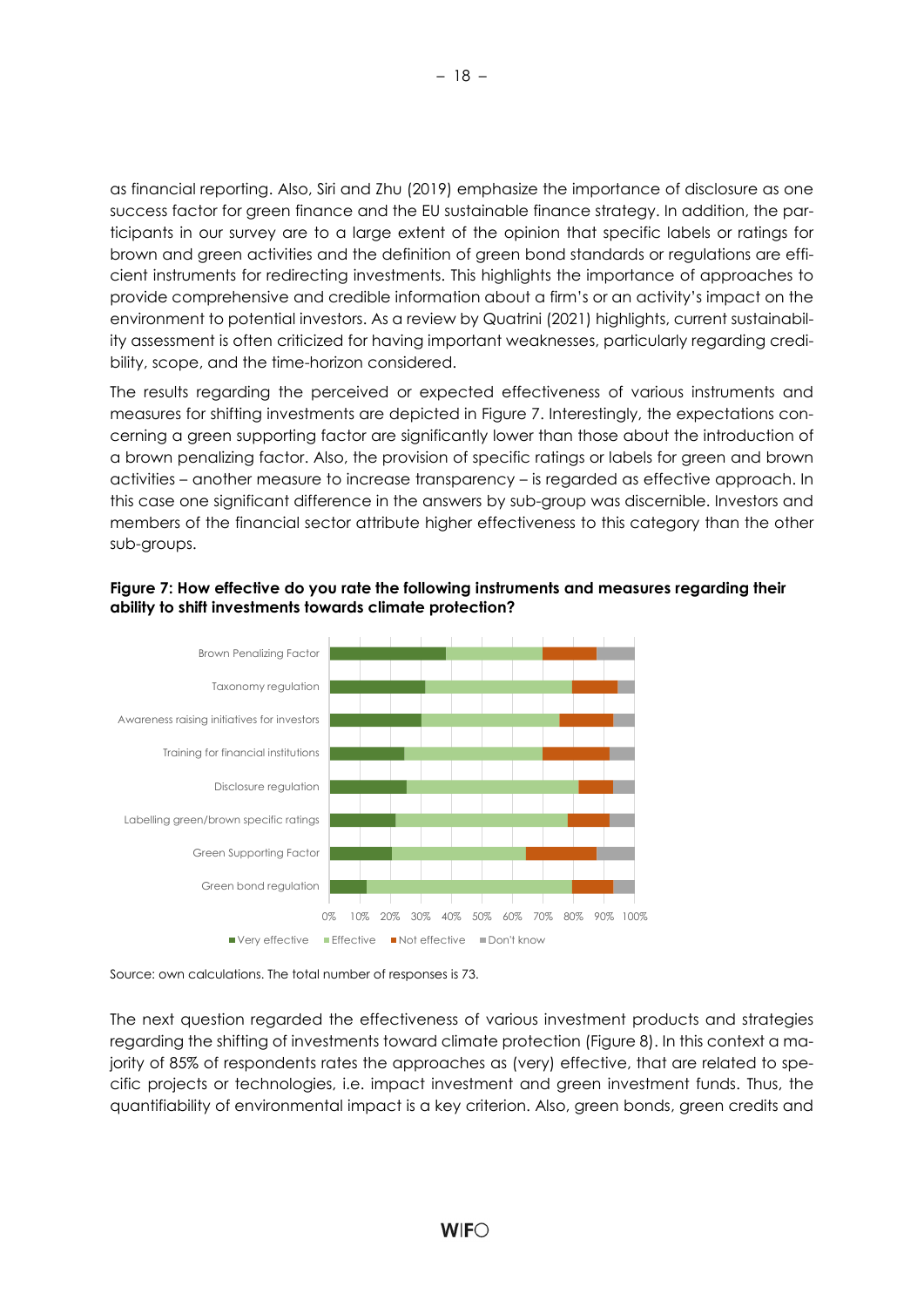engagement approaches are perceived as effective. In contrast, investment approaches that are based on a kind of "minimum requirement" for sustainability (corporate social responsibility, norm-based screening and best- in-class approaches).





The importance of specific regulation is also reflected in the perceptions regarding supporting factors for a further growth of green finance (Figure 9). The main impacts are expected from respective legislation and regulation at EU level to which 90% of respondents attribute a high significance, followed by growing awareness for climate change of investors and the public. Also, public investments (as are for instance intended in the context of the NextGenerationEU package) are regarded as important drivers. Kemfert and Schmalz (2019) emphasize the role of public investments and green public procurement which represent not only a direct channel for influencing investment decisions and greening the financial system but are also of quantitative importance. The OECD (2017) estimates public procurement to amount to 12% of GDP in the OECD.

National regulation, in contrast, is regarded as being of lesser significance for supporting green finance as are e.g. comprehensive risk management approaches or climate stress testing, which constitutes a fairly novel instrument. Also, subsidies and specific investment programs are not seen as very significant supporting factors. An assessment of Austrian financial market actors' awareness regarding climate related risks (Glas et al., 2020) also concluded that carbon risk management has to be extended and therefore a reliable policy framework (including carbon pricing), the development of harmonized definitions and indicators, as well as tools for dealing with climate related risks are required.

Source: own calculations. The total number of responses is 73.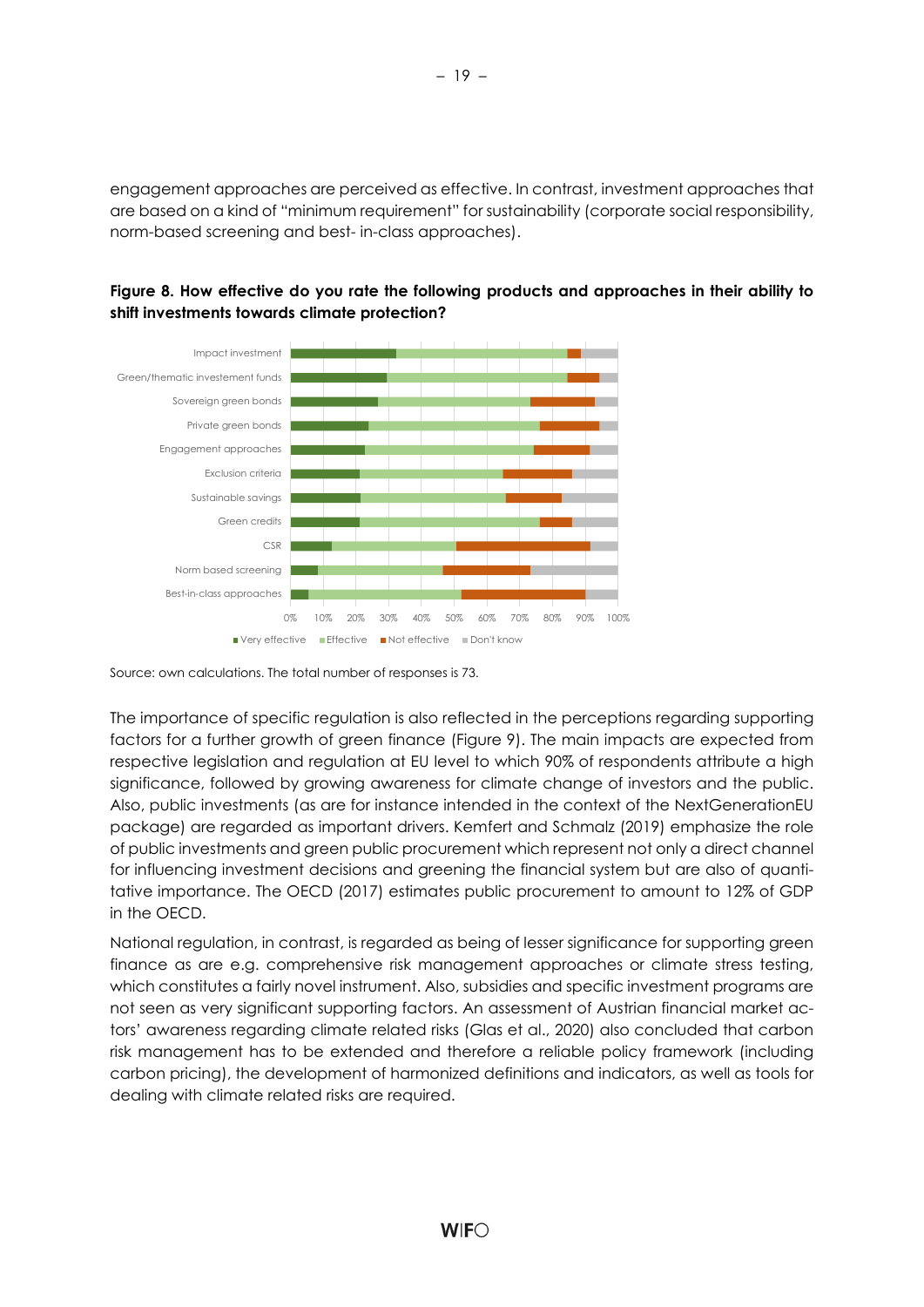

#### Figure 9. Supporting factors for scaling up Green Finance

Source: own calculations. The total number of responses is 71.

The results regarding the main barriers for green finance (Figure 2) represent the other side of the coin. Here, the inadequate regulation at the national level, insufficient consideration of climate related risks as well as lobbying by incumbents ("brown" sectors) are stated as the main issues that are perceived as obstructing for the growth of green finance. Also, the lack of transparency or the risk of greenwashing are regarded as significant barriers.





Source: own calculations. The total number of responses is 71.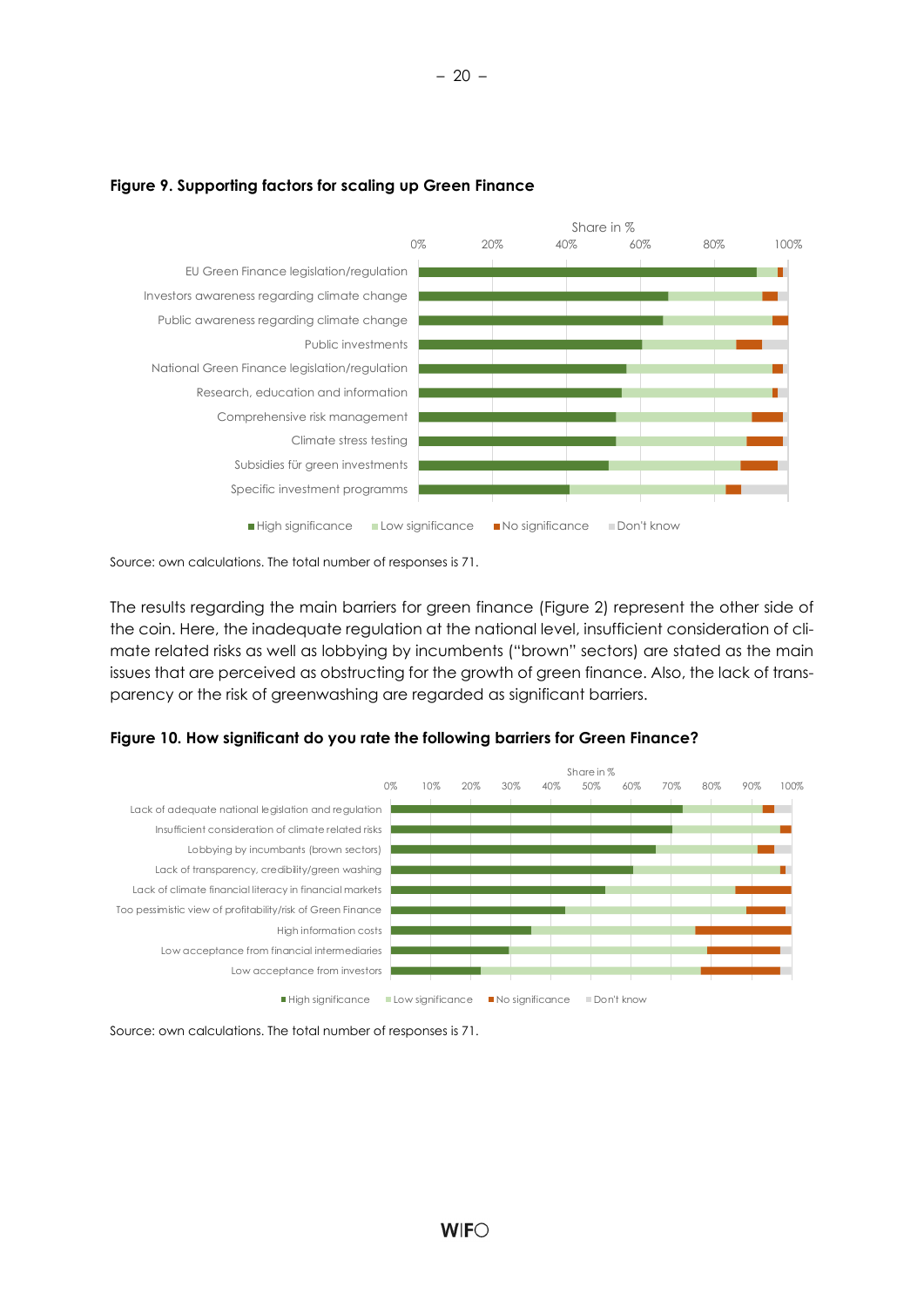However, aspects that are often put forward as being problematic with regard to green or sustainable investments like low acceptance from investors or financial intermediaries, high information costs or a wrong, i.e. too pessimistic, view of the investments' profitability are not perceived as being overly obstructive by our respondents. An analysis based on a comprehensive literature review and interviews regarding barriers to closing the green investment gap with a focus on renewable energy investments by Hafner et al. (2020) concludes that the lack of a long-term climate change policy framework and of stable policies is one main obstacle. In addition, apart from issues specific to renewable energy project (related to technological risks or long and complex administrative processes) aspects relating to the short-termism in the financial system, lack of knowledge and climate disclosure are also regarded as highly relevant.

Another aspect included in the questionnaire was which actors are perceived as being supportive or interfering with green finance. The results (Figure 3) largely correspond to the ones presented above.



Figure 11. How supportive or obstructive do you rate the following actors in their role of promoting of Green Finance?

Our survey finds that it is mainly EU policy makers, research and civil society that are perceived as promoting green finance (80% to 90% of respondents ranking these actors as supportive or very supportive). Also, institutional investors (e.g. pension funds, churches etc.) are largely perceived as supportive. At the other end of the spectrum we find real economy actors (21% perceiving them as obstructive or very obstructive), financial market actors (11%) and the media (12%). A similar rating can be found in Corporate Responsibility Interface Center (CRIC) (2021), an annual survey of stakeholders' opinions on the development and quality of sustainable investments in Germany and Austria. The recent survey sees civil society and EU policymakers as the main drivers for sustainable investment. Corresponding to our results national politics, the real economy and the financial sector are regarded as very to moderately obstructive.

Source: own calculations. The total number of responses is 70.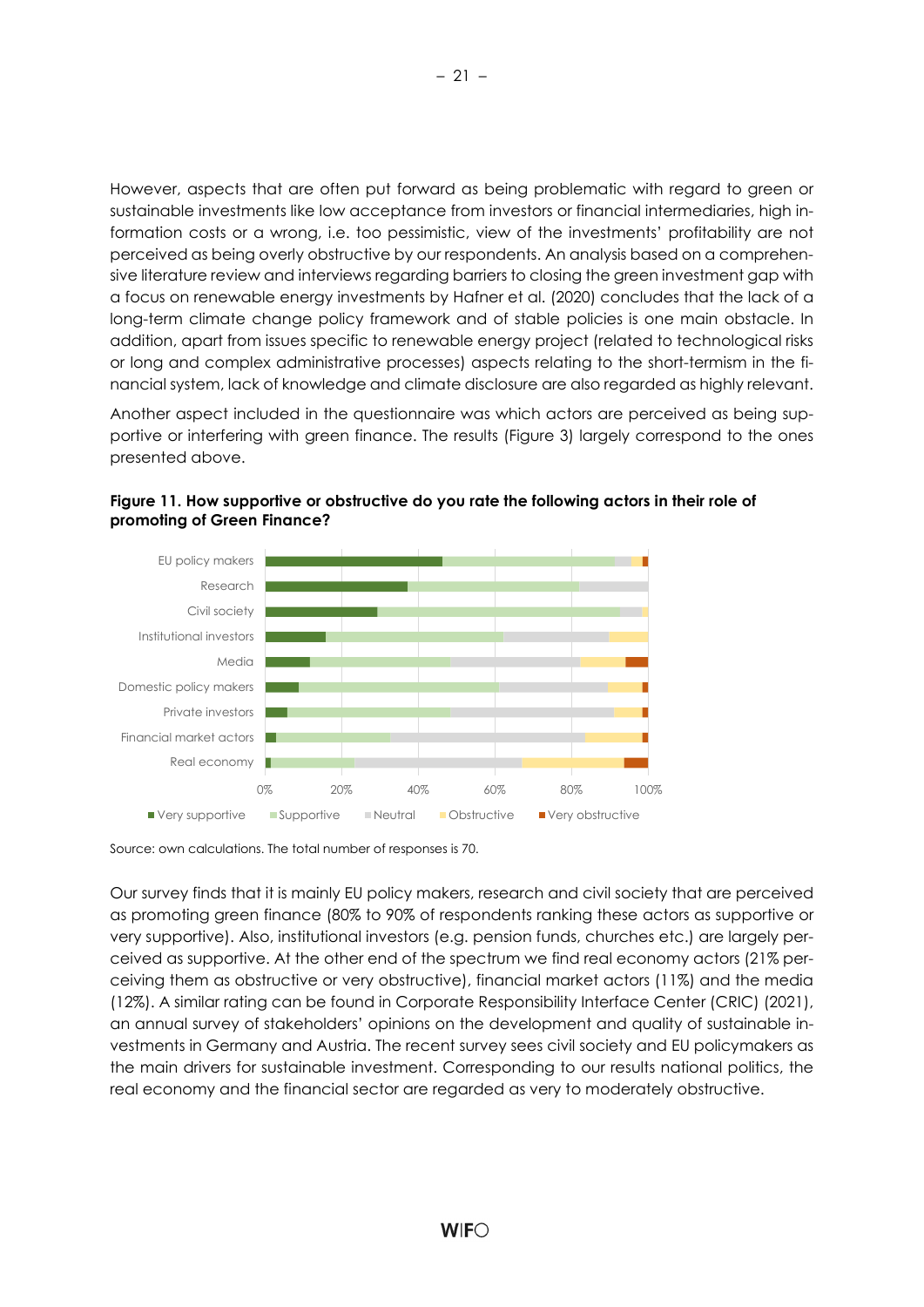Regarding the impacts of the COVID-19 crisis on green finance the results can be regarded as cautiously positive. Around 40% of responses state an increase in the relevance of green finance in policy making, the financial market and the public perception. Between 40% and 50% state an unchanged relevance. A decrease in relevance is seen by 20% of responses regarding the public perception, while for policy making and the financial markets the shares are 11% and 4% respectively. Thus, at least our respondents have not perceived a major negative impact of the COVID-19 crisis on the relevance of green finance.

#### Figure 12. How did the COVID-19-crisis impact the relevance of Green Finance in the following areas?



Source: own calculations. The total number of respondents is 71.

As a final question, respondents were asked to state their opinion on which instruments should be integrated in recovery packages in order to further promote green finance and improve its integration in financial and climate policies. They could state a maximum of three responses. A large share of inputs is related to green fiscal measures (carbon pricing, removal of environmentally counterproductive subsidies, introduction of specific green subsidies). Specifically, 30% of responses relate to the introduction or increase of carbon pricing and/or the removal of environmentally counterproductive subsidies (Figure 13A). 27% of responses concern measures and instruments for risk management and financial sector regulation like stress testing, introduction of a green supporting factor, enhancing the EU taxonomy or greening (development) banks. Another 16% of responses pertain to the category public investments and public procurement which included the consideration of exclusion criteria for public investments (fossil fuels, high-carbon sectors), the focus on green infrastructure in the context of economic recovery and generally strict restrictions for investments not aligned with climate targets. Other suggestions mentioned concern the introduction of technology standards, monitoring requirements as well as education and training approaches (green jobs or retraining of employees in sectors subject to profound transformation).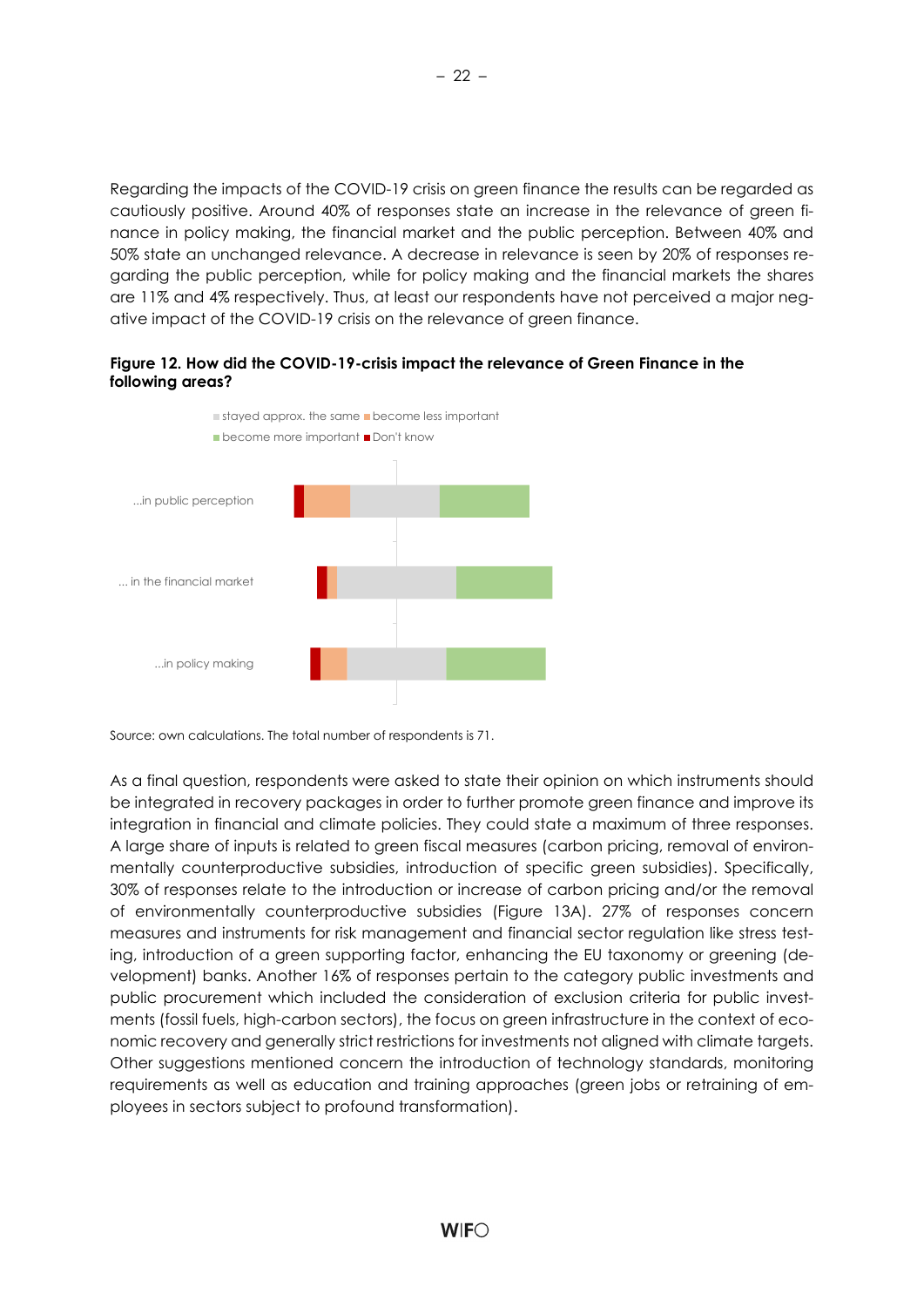



| Figure 13B. Which instruments and/or measures should be integrated in Covid-related |
|-------------------------------------------------------------------------------------|
| recovery packages in order to adequately promote green finance?                     |

| regulation<br>30%<br>27%<br>Public<br>investments.<br>procurement<br>Other<br>16%                                                                                                                                                                                                                                                                                                                                                                                                                                                                                                                                                               |                  |           |                     |                          |          |                            |  |
|-------------------------------------------------------------------------------------------------------------------------------------------------------------------------------------------------------------------------------------------------------------------------------------------------------------------------------------------------------------------------------------------------------------------------------------------------------------------------------------------------------------------------------------------------------------------------------------------------------------------------------------------------|------------------|-----------|---------------------|--------------------------|----------|----------------------------|--|
| 14%                                                                                                                                                                                                                                                                                                                                                                                                                                                                                                                                                                                                                                             |                  |           |                     |                          |          |                            |  |
| Source: own calculations. The total number of responses is 86.                                                                                                                                                                                                                                                                                                                                                                                                                                                                                                                                                                                  |                  |           |                     |                          |          |                            |  |
| Figure 13B displays the distribution of answers by sub-groups. The three categories with most<br>answers per sub-group are marked in different shades of green. Here, as in the other parts of<br>the survey opinions are largely uniform. In the survey conducted by Stroebel and Wurgler (2021)<br>also carbon taxes are regarded as main driver for change over all sub-groups included. In<br>contrast, financial regulation was regarded as having significantly less influence.<br>Figure 13B. Which instruments and/or measures should be integrated in Covid-related<br>recovery packages in order to adequately promote green finance? |                  |           |                     |                          |          |                            |  |
|                                                                                                                                                                                                                                                                                                                                                                                                                                                                                                                                                                                                                                                 | Regulation/      |           |                     |                          |          |                            |  |
|                                                                                                                                                                                                                                                                                                                                                                                                                                                                                                                                                                                                                                                 | policy<br>making | Investors | Financial<br>sector | Research &<br>Consulting | Other    |                            |  |
| Green fiscal reform/policy                                                                                                                                                                                                                                                                                                                                                                                                                                                                                                                                                                                                                      | $\circ$          |           | 6                   | 3                        |          |                            |  |
| risk management, financial sector regulation                                                                                                                                                                                                                                                                                                                                                                                                                                                                                                                                                                                                    |                  |           | $\mathbf 0$         | $\left 2\right $         |          | $\mathbf{2}$               |  |
| Public investments, procurement                                                                                                                                                                                                                                                                                                                                                                                                                                                                                                                                                                                                                 |                  |           | 0                   | $\overline{4}$           |          | $\overline{2}$             |  |
| Other                                                                                                                                                                                                                                                                                                                                                                                                                                                                                                                                                                                                                                           |                  |           | $\overline{2}$      | $\overline{2}$           |          | $\mathbf{0}$               |  |
| Standards, benchmarking, monitoring<br>Awareness, training, education                                                                                                                                                                                                                                                                                                                                                                                                                                                                                                                                                                           | $\Omega$         |           | $\overline{2}$<br>3 | 0<br>$\overline{2}$      | $\Omega$ | $\mathbf 0$<br>$\mathbf 0$ |  |
| Source: own calculations. The total number of responses is 86.                                                                                                                                                                                                                                                                                                                                                                                                                                                                                                                                                                                  |                  |           |                     |                          |          |                            |  |
| 4. Summary and conclusions                                                                                                                                                                                                                                                                                                                                                                                                                                                                                                                                                                                                                      |                  |           |                     |                          |          |                            |  |

# 4. Summary and conclusions

Achieving the emission reductions to meet the long-term climate policy objectives requires a comprehensive restructuring of our economies. Decarbonization implies a massive scaling-up of investments in climate-friendly technologies and infrastructure for mobility, housing and energy as well as R&D aiming at providing solutions for the industrial transition or solutions for net zero mobility. Awareness has been growing in recent years that a broad portfolio of instruments and mesasures has to be applied to meet the challenges at hand. In addition, it has become clear that public finance alone will not be sufficient to fill this investment gap. Therefore, the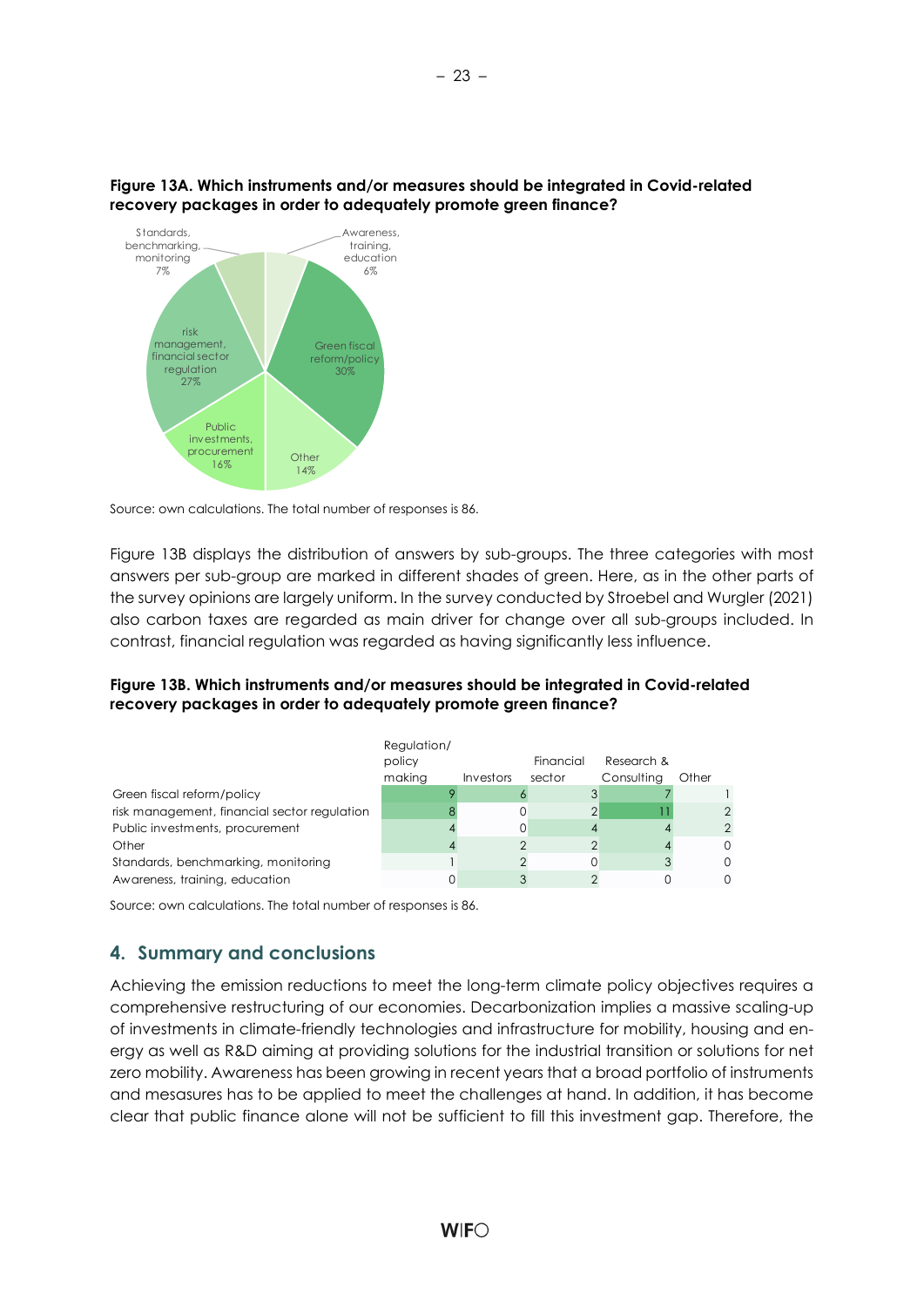mobilization of new capital flows or a redirection towards sustainability and climate protection are an integral part of the climate policy portfolio. In recent years the topic of green finance has gained much relevance, be it at the political level or regulatory level as illustrated by the EU's sustainable finance strategy, be it in terms of capital flowing into sustainable or green investments (green bonds, thematic funds etc.). However, much work still needs to be done to foster the growth of green finance and ensure that it effectively takes the role as enabler of transformation. This regards mainly the continuous improvement of transparency and disclosure guidelines as well as their international harmonization and the closing of data gaps. The fragmentation in the market concerning definitions, delimitations and ratings so far hampers international comparison and an effective market integration. Harmonized definitions and data sources are a prerequisite for a comprehensive evaluation of environmental additionality and credibility beyond the European market. The EU has taken a leading role in this context since the establishment of the High-Level Expert Group Sustainable Finance in 2018 to the adoption of the taxonomy and non-financial disclosure regulations. While some regulations are legally binding other building blocks of the Sustainable Finance strategy are still being developed or in the form of voluntary measures (green bond standard, Corporate Sustainability Reporting Directive). Further advancements are scheduled to ensure the contribution to reaching the 2030 investment targets. The existing and scheduled regulations and guidelines are key prerequisites for providing sufficient transparency and coherent information for financial market actors to base their decision making on. The comprehensive understanding of climate related risks as well as opportunities has to become an integral part of corporate risk management and planning and of investors' asset management.

The results of our expert and stakeholder survey with focus on Austria concerning the relevance of green finance and important framework conditions for its further growth and re-orientation of finance flows correspond with other results found in the literature. The main conclusions that can be drawn from the survey results concern recommendations for policy makers. These regard primarily the further development of financial market regulation to improve investment security in terms of environmental impacts and prevention of greenwashing as well as the thorough consideration of climate related risks in firms', banks' and investors' decision making. In this context, potential is seen for national policy making to increase efforts for establishing supporting framework conditions and removing barriers. The review of policy documents, academic literature as well as our survey results underline to the need for ambitious climate targetsetting, specifying a clear path to reach those targets. Most importantly, however, there is broad consensus that a more comprehensive application of carbon pricing and the removal of counterproductive subsidies as instruments for pricing negative externalities also contribute to achieving a level playing field for climate friendly technologies, infrastructures, and activities.

# Acknowledgements

The research is part of the project ' GreenFin - Scaling Up Green Finance to Achieve the Climate and Energy Targets. An Assessment of Macro-financial Opportunities and Challenges for Austria' that was funded by the Austrian 'Klima- und Energiefonds' and carried out within the Austrian Climate Research Programme ACRP.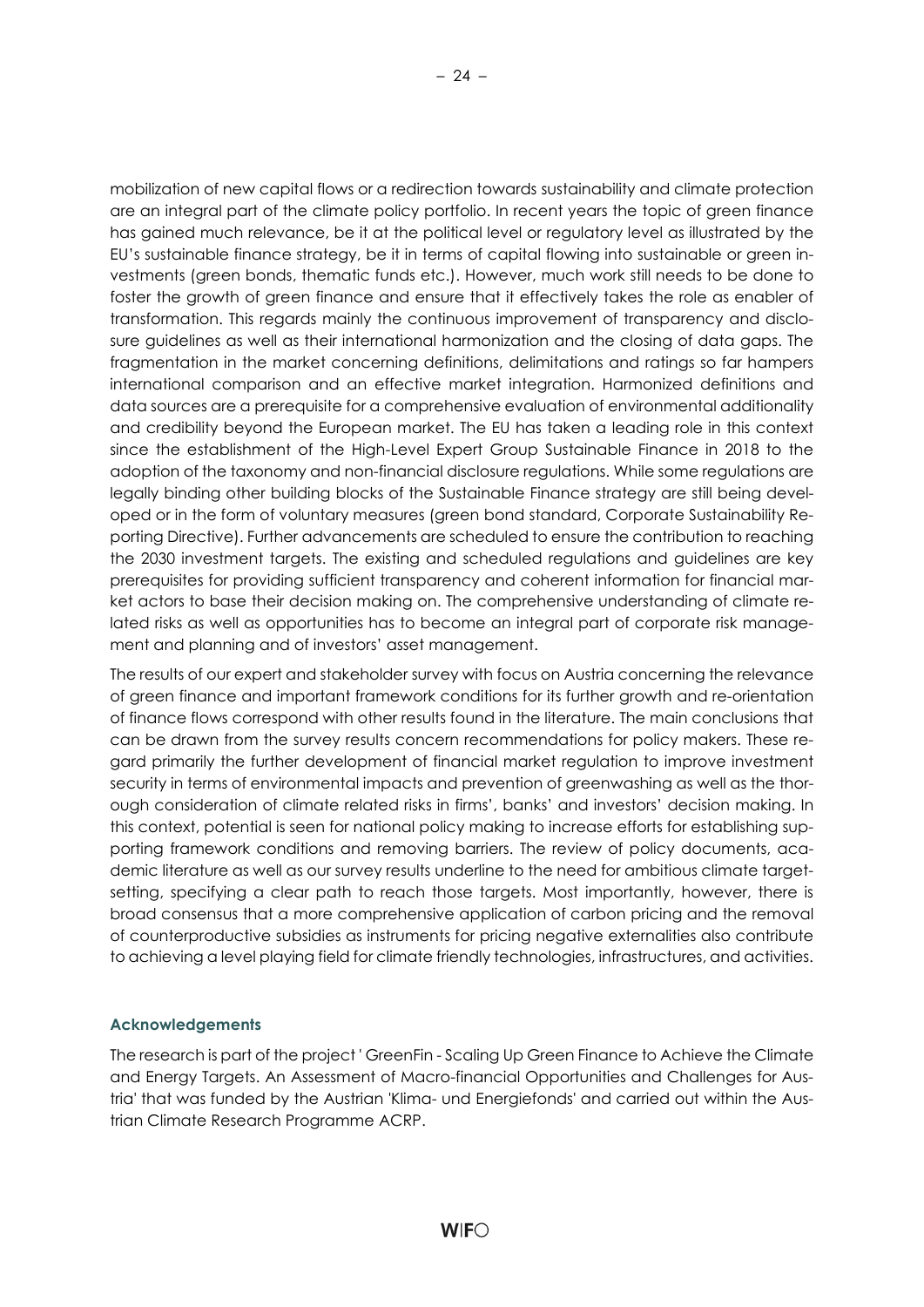- Altenburg, T., & Rodrik, D. (2017). Green industrial policy: Accelerating structural change towards wealthy green economies. Green Industrial Policy.
- Aramonte, S., & Zabai, A. (2021). Sustainable finance: Trends, valuations and exposures. BIS Quarterly Review.
- Born, A., Giuzio, M., Lambert, C., Salakhova, D., Schölermann, H., & Tamburrini, F. (2021). Towards a green capital markets union: Developing sustainable, integrated and resilient European capital markets (No. 15; Macroprudential Bulletin). European Central Bank.
- Brühl, V. (2021). Green Finance in Europe–Strategy, Regulation and Instruments. Center for Financial Studies Working Paper, 657.
- Campiglio, E., Dafermos, Y., Monnin, P., Ryan-Collins, J., Schotten, G., & Tanaka, M. (2018). Climate change challenges for central banks and financial regulators. Nature Climate Change, 8(6), 462–468. https://doi.org/10.1038/s41558-018-0175-0
- Cardona, M., & Berenguer, M. E. (2020). What Role for Financial Regulation to Help the Low-Carbon Transition. I4CE: Paris, France.
- Carney, M. (2015). Breaking the tragedy of the horizon climate change and financial stability [Speech of the Governor of the Bank of England].
- Chenet, H., Zamarioli, L., Kretschmer, B., & Narvaez, R. (2019). From transformational climate finance to transforming the financial system for climate. COP21 RIPPLES – COP21: Results and Implications for Pathways and Policies for Low Emissions European Societies. https://doi.org/10.13140/RG.2.2.17998.00327
- Christie, R., Claeys, G., & Weil, P. (2021). Next Generation EU borrowing- a first assessment. Bruegel. https://www.bruegel.org/wp-content/uploads/2021/11/PC-22-101121.pdf
- Claringbould, D., Koch, M., & Owen, P. (2019). Sustainable finance: The European Union's approach to increasing sustainable investments and growth–opportunities and challenges. Vierteljahreshefte Zur Wirtschaftsforschung, 88(2), 11–27.
- Clark, R., Reed, J., & Sunderland, T. (2018). Bridging funding gaps for climate and sustainable development: Pitfalls, progress and potential of private finance. Land Use Policy, 71, 335–346. https://doi.org/10.1016/j.landusepol.2017.12.013
- Climate Bonds Initiative (2021). Sustainable Debt Market Summary Q3 2021.
- Climate Policy Initiative (CPI) (2019). Global landscape of climate finance 2019.
- Climate Policy Initiative (CPI) (2021). Preview: Global landscape of climate finance 2021.
- Cochran, I., & Pauthier, A. (2019). A Framework for Alignment with the Paris Agreement: Why, What and How for Financial Institutions? Institute for Climate Economics Discussion Paper. https://www.i4ce.org/wp-core/wp-content/uploads/2019/09/I4CE%E2%80%A2Framework\_Alignment\_Financial\_Paris\_Agreement\_52p.pdf
- Coleton, A., Font Brucart, M., Gutierrez, P., Le Tennier, F., & Moor, C. (2020). Sustainable Finance: Market Practices. European Banking Authority Research Paper, (6). https://ssrn.com/abstract=3749454 or http://dx.doi.org/10.2139/ssrn.3749454.
- Corporate Responsibility Interface Center (CRIC) (2021). CRIC-Stimmungsbarometer Nachhaltige Geldanlagen. Umfrage 2020 zur Qualität ethisch-nachhaltiger Geldanlagen. https://cric-online.org/images/individual\_upload/publikationen/CRIC-Stimmungsbarometer\_2020\_Bericht.pdf
- De Haas, R., & Popov, A. (2019). Finance and carbon emissions. European Central Bank Working Paper Series, (2318). https://ssrn.com/abstract=3459987
- Delimatsis, P. (2021). Sustainable Finance. In P. Delimatsis & L. Reins (Eds.), Encyclopedia on Trade and Environmental Law. Edward Elgar. https://ssrn.com/abstract=3787091
- Dikau, S., & Volz, U. (2021). Central bank mandates, sustainability objectives and the promotion of green finance. Ecological Economics, 184, 107022. https://doi.org/10.1016/j.ecolecon.2021.107022

– 25 –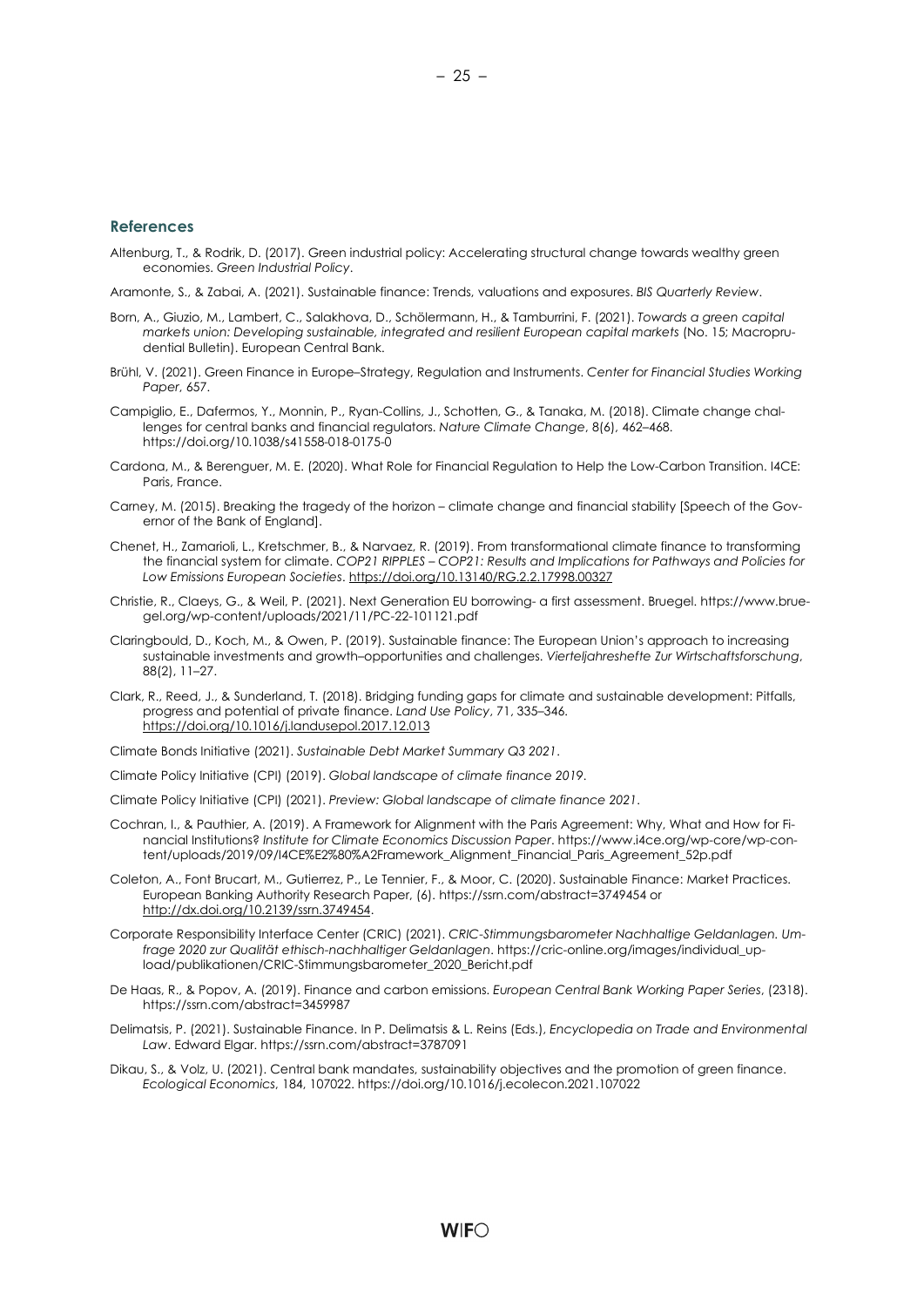- Esposito, L., Gatti, E. G., & Mastromatteo, G. (2019). Sustainable finance, the good, the bad and the ugly: A critical assessment of the EU institutional framework for the green transition. Quaderni Del Dipartimento Di Politica Economica Università Cattolica Del Sacro Cuore Milano, (4). https://ssrn.com/abstract=3382242
- European Commission (EC) (2014). Directive 2014/95/EU of the European Parliament and of the Council of 22 October 2014 amending Directive 2013/34/EU as regards disclosure of non-financial and diversity information by certain large undertakings and groups Text with EEA relevance. https://eur-lex.europa.eu/legal-content/EN/TXT/?uri=CELEX%3A32014L0095
- European Commission (EC) (2018). Action Plan: Financing Sustainable Growth, COM/2018/097 [Communication from the Commission to the European Parliament, the European Council, the Council, the European Central Bank, the European Economic and Social Committee and the Committee of the regions]. https://ec.europa.eu/transparency/documents-register/detail?ref=COM(2018)97&lang=en
- European Commission (EC)(2019a). Guidelines on non-financial reporting: Supplement on reporting climate-related information, C/2019/4490 [Communication from the Commission]. https://eur-lex.europa.eu/legal-content/EN/TXT/?uri=CELEX:52019XC0620(01)
- European Commission (EC) (2019b). The European Green Deal, COM/2019/640 final [Communication from the Commission to the European Parliament, the European Council, the Council, the European Economic and Social Committee and the Committee of the regions]. https://eur-lex.europa.eu/legal-content/EN/TXT/?qid=1588580774040&uri=CELEX%3A52019DC0640
- European Commission (EC) (2020). Regulation (EU) 2020/852 of the European Parliament and of the Council of 18 June 2020 on the establishment of a framework to facilitate sustainable investment, and amending Regulation (EU) 2019/2088 (Text with EEA relevance). https://eur-lex.europa.eu/legal-content/EN/TXT/?uri=celex:32020R0852
- European Commission (EC) (2021a). Strategy for Financing the Transition to a Sustainable Economy, COM/2021/390 final [Communication from the Commission to the European Parliament, the Council, the European Economic and Social Committee and the Committee of the regions]. https://eur-lex.europa.eu/legal-content/EN/TXT/?uri=CELEX:52021DC0390
- European Commission (EC) (2021b). Proposal for a regulation of the European Parliament and of the Council on European green bonds, COM(2021) 391 final. https://eur-lex.europa.eu/legal-content/EN/TXT/?uri=CELEX:52021PC0391
- European Central Bank (2021). The ECB pledge on climate change action. https://www.ecb.europa.eu/pub/pdf/other/ecb.pledge\_climate\_change\_action211103~6af74636d8.en.pdf
- European Central Bank/European Systemic Risk Board (ESRB) (2021). Climate-related risks to financial stability. https://www.ecb.europa.eu/pub/pdf/fsr/ecb.fsr202105~757f727fe4.en.pdf
- Evain, J., & Cardona, M. (2021). Can financial regulation accelerate the low-carbon transition? Institute for Climate Economics Climate Brief, (66). https://www.i4ce.org/wp-core/wp-content/uploads/2021/02/0129-14h-I4CE3371- PC66-8p.pdf
- Friesenbichler, K. S., Hölzl, W., Köppl, A., & Meyer, B. (2021). Investitionen in die Digitalisierung und Dekarbonisierung in Österreich. Treiber, Hemmnisse und wirtschaftspolitische Hebel (Investments in Digitalisation and Decarbonisation in Austria. Drivers, Barriers and Economic Policy Levers). WIFO.
- G20 Green Finance Study Group (2016). G20 Green Finance Synthesis Report. http://www.g20.utoronto.ca/2016/green-finance-synthesis.pdf
- Gilchrist, D., Yu, J., & Zhong, R. (2021). The Limits of Green Finance: A Survey of Literature in the Context of Green Bonds and Green Loans. Sustainability, 13(2). https://doi.org/10.3390/su13020478
- Glas, N., Kunesch, S., Offenthaler, I., & Leitner, M. (2020). Mind the Gap Relevance & Awareness of Financial Market Actors for the Low Carbon Transition. RiskFinPorto Working Paper, 1. https://doi.org/10.13140/RG.2.2.35209.88164
- Gonzalez, C. I. (2021). Overview of global and European institutional sustainable finance initiatives. Banco de Espana Article, 3. https://ssrn.com/abstract=3937147
- Halonen, M., & Sjöblom, H. (2018). Greening the financial system: Nordic experiences and the way forward. Nordic Working Papers.
- Hafner, S., Jones, A., Anger-Kraavi, A., & Pohl, J. (2020). Closing the green finance gap A systems perspective. Environmental Innovation and Societal Transitions, 34, 26–60. https://doi.org/10.1016/j.eist.2019.11.007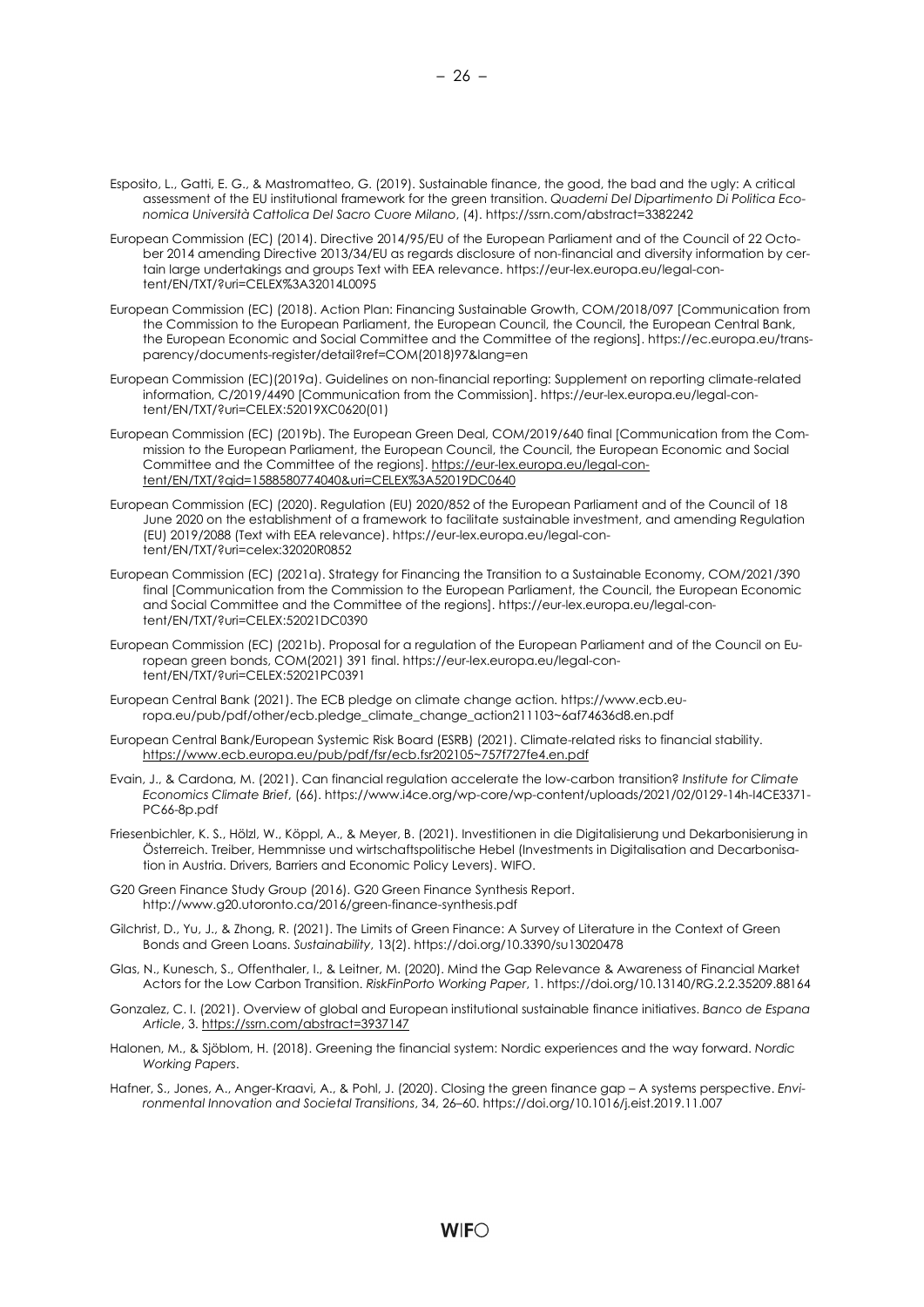- Ilhan, E., Krueger, P., Sautner, Z., & Starks, L. T. (2019). Institutional Investors' Views and Preferences on Climate Risk Disclosure. Swiss Finance Institute, Finance Working Paper, (661). http://dx.doi.org/10.2139/ssrn.3437178
- IPCC (2018). Summary for Policymakers. In: Global Warming of 1.5°C. An IPCC Special Report on the impacts of global warming of 1.5°C above pre-industrial levels and related global greenhouse gas emission pathways, in the context of strengthening the global response to the threat of climate change, sustainable development, and efforts to eradicate poverty [Masson-Delmotte, V., P. Zhai, H.-O. Pörtner, D. Roberts, J. Skea, P.R. Shukla, A. Pirani, W. Moufouma-Okia, C. Péan, R. Pidcock, S. Connors, J.B.R. Matthews, Y. Chen, X. Zhou, M.I. Gomis, E. Lon-noy, T. Maycock, M. Tignor, and T. Waterfield (eds.)]. World Meteorological Organization, Geneva, Switzerland.
- Kemfert, C., & Schmalz, S. (2019). Politische Einflussmöglichkeiten auf die Entwicklung nachhaltiger Geldanlagen: Herausforderungen der Implementierung. Vierteljahrshefte Zur Wirtschaftsforschung, 88(3), 67–79.
- Köppl, A., & Schleicher, S. P. (2018). What Will Make Energy Systems Sustainable? Sustainability, 10(7). https://doi.org/10.3390/su10072537
- Köppl, A., & Stagl, S. (2018). A plea for a paradigm shift in financial decision-making in the age of climate change and disruptive technologies. SUERF Policy Note, (45).
- Lindenberg, N. (2014). Definition of green finance. DIE Mimeo. https://ssrn.com/abstract=2446496
- Marini, V. (2019). Institutional Initiatives to Foster Green Finance at EU Level. In M. Migliorelli & P. Dessertine (Eds.), The Rise of Green Finance in Europe (pp. 119–149). Palgrave Macmillan.
- Migliorelli, M. (2021). What Do We Mean by Sustainable Finance? Assessing Existing Frameworks and Policy Risks. Sustainability, 13(2), 975. https://doi.org/10.3390/su13020975
- Migliorelli, M., & Dessertine, P. (Eds.). (2019). The Rise of Green Finance in Europe. Opportunities and Challenges for Issuers, Investors and Marketplaces. Palgrave Macmillan.
- Network for Greening the Financial System (2018). First Progress Report. https://www.ngfs.net/sites/default/files/medias/documents/818366-ngfs-first-progress-report-20181011.pdf
- Network for Greening the Financial System (2019). A call for action Climate change as a source of financial risk [First comprehensive report]. https://www.ngfs.net/sites/default/files/medias/documents/ngfs\_first\_comprehensive\_report\_ -\_17042019\_0.pdf
- Network for Greening the Financial System (2020). Climate Scenarios for central banks and supervisors. https://www.ngfs.net/sites/default/files/medias/documents/820184\_ngfs\_scenarios\_final\_version\_v6.pdf
- Organisation for Economic Cooperation and Development (OECD) (2017). Government at a Glance 2017. https://doi.org/10.1787/gov\_glance-2017-en
- Organisation for Economic Cooperation and Development (OECD) (2020). Green Infrastructure in the Decade for Delivery. https://doi.org/10.1787/f51f9256-en
- Pointner, W., & Ritzberger-Grünwald, D. (2019). Climate change as a risk to financial stability. Financial Stability Report, 38, 30–45.
- Quatrini, S. (2021). Challenges and opportunities to scale up sustainable finance after the COVID-19 crisis: Lessons and promising innovations from science and practice. Ecosystem Services, 48, 101240. https://doi.org/10.1016/j.ecoser.2020.101240
- Silver, N., 2017. "Blindness to risk: why institutional investors ignore the risk of stranded assets." Journal of Sustainable Finance and Investment 7:1; 99-113.
- Siri, M., & Zhu, S. (2019). Will the EU Commission Successfully Integrate Sustainability Risks and Factors in the Investor Protection Regime? A Research Agenda. Sustainability, 11(22), 6292. https://doi.org/10.3390/su11226292
- Skovgaard, J. (2017). Limiting costs or correcting market failures? Finance ministries and frame alignment in UN climate finance negotiations. International Environmental Agreements: Politics, Law and Economics, 17(1), 89– 106. https://doi.org/10.1007/s10784-016-9348-3
- Spencer, T., Zou, S., Ribera, T., & Colombier, M. (2015). Mapping issues and options on climate finance in 2015. IDDRI Working Papers.